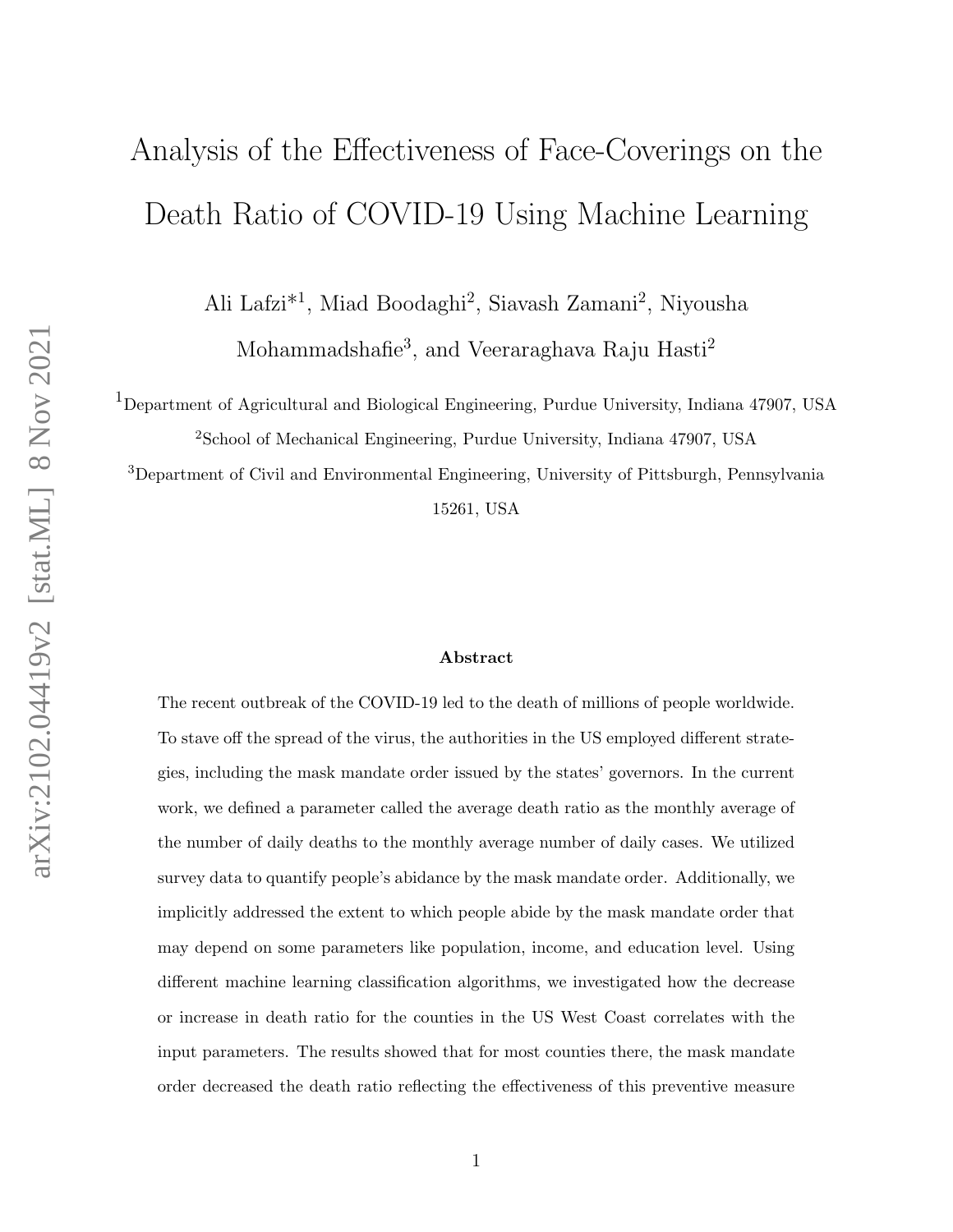on the West Coast. Additionally, the changes in the death ratio demonstrated a noticeable correlation with the socio-economic condition of each county. Moreover, the results showed a promising classification accuracy score as high as around 90%.

#### 1 Introduction

The recent COVID-19 pandemic has affected millions of people worldwide and led to the tragic death of many innocent lives. The lack of a certain treatment at the beginning of the pandemic traumatized the populace. The only solutions were limited to preventive actions such as wearing face coverings, maintaining social distancing, washing hands, and self-quarantine. Owing to the high transmission rate, only in the US, the number of new daily cases increased from 6 to 22562 during March 2020 according to CDC (Center for Disease Control and Prevention) [\[1\]](#page-19-0). There is still extensive ongoing research about the possible factors being effective in the pace of this spread; as of now, scientists have declared that meteorological factors such as temperature, wind speed, precipitation, and humidity are some of the critical environmental parameters in this regard [\[2\]](#page-19-1). However, controlling environmental factors involved in the spread of COVID-19 are very challenging and sometimes impossible. As a result, state officials began to impose legislative guidelines, including mandatory use of masks and closure of businesses such as bars and restaurants. Shutting down different businesses has been sporadic due to its adverse economic impact, but obligatory face coverings order is still in effect across the US. In this respect, the effectiveness of facial masks gains further importance and requires scientific studies.

Presenting a model that can measure the effectiveness of the mask mandate orders can pave the way for governments to take decisive actions during pandemics. The experimental data in tandem with mathematical modelings can be utilized to study the effects of facial coverings on the spread of viral infections. Many previous publications have tried to address the effectiveness of nonpharmaceutical interventions (NPIs) during pandemics, particularly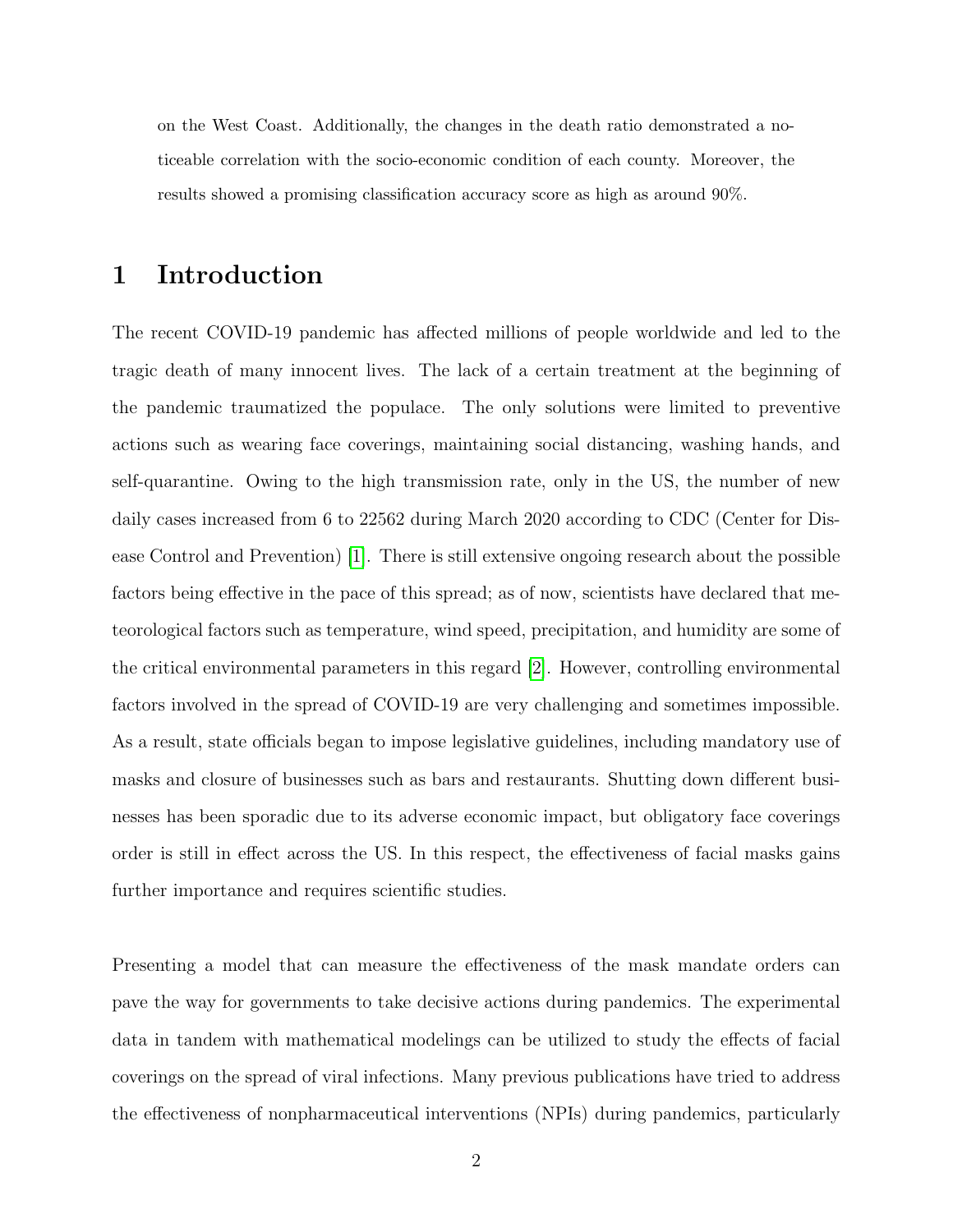for the spread of influenza [\[3,](#page-19-2) [4\]](#page-19-3). Deterministic models have been widely used to study the effects of facial masks on the reproduction number  $R_0$ . Indeed, the face mask is taken into account by its role in reducing the transmission per contact [\[5\]](#page-19-4). The results of the deterministic model indicated that public use of face masks delays the influenza pandemic. On the other hand, some studies suggest that the use of a face mask does not substantially affect influenza transmission and there is little evidence in favor of the effectiveness of facial masks  $[6,7]$  $[6,7]$ . As for the COVID-19, the efficacy of the facial mask in impeding the infectivity of the SARS-CoV-2 remains unclear. Considering the effects of mask in reproduction number  $R_0$ , Li et al. [\[8\]](#page-20-0) claimed that wearing face masks alongside the social distancing can flatten the epidemic curve. Other studies also pinpointed that public use of a facial mask may reduce the spread of COVID-19 [\[9\]](#page-20-1). Despite these findings, the efficacy of face masks remains controversial.

The cardinal point that has not garnered enough attention is the relationship between the degree of exposure to the virus and its mortality rate. Some researchers presented the idea that the severity of the symptoms correlates with the extent of exposure to justify the high death rate in healthcare workers [\[10\]](#page-20-2). Unfortunately, there is no universal trend that can predict the relationship between the dose of the virus and the severity of the resulting symptoms. A study performed on the relationship between influenza and rhinovirus viral load and the severity in the upper respiratory tract infections reported a different behavior for those viruses [\[11\]](#page-20-3). In fact, the results indicated that for influenza A and the rhinovirus, viral loads were not associated with hospitalization/ICU. On the other hand, for influenza B, viral load was higher in hospitalized/ICU patients. Furthermore, for Respiratory syncytial virus (RSV), the viral load seems to correlate with the severity of symptoms as many studies in the literature suggest that a correlation exists [\[12–](#page-20-4)[14\]](#page-20-5). The same controversy holds for the COVID-19. Recently, some studies have tried to investigate the severity of COVID-19 with its load, where they found that the load tightly correlates with the severity [\[15,](#page-20-6)[16\]](#page-21-0). However,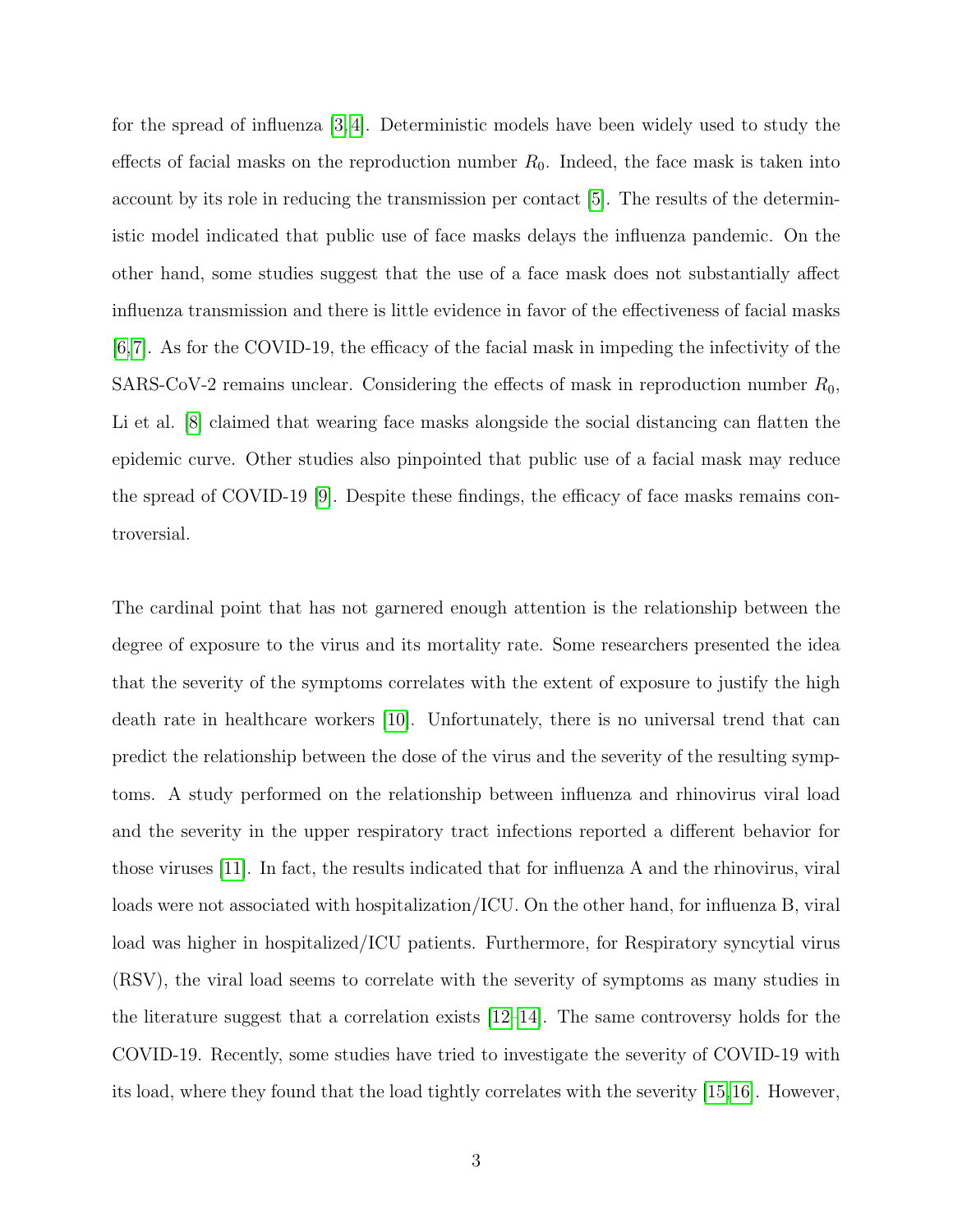another study suggests that no such a correlation exists [\[17\]](#page-21-1).

To unveil whether COVID-19 viral load is related to disease severity requires an in-depth study, which involves infecting volunteers with controlled doses of virus and monitoring their symptoms. However, experimental challenges, in addition to the ethicality of these experiments, make this type of research very challenging [\[10\]](#page-20-2). Although studies have not been convergent in whether nose [\[18\]](#page-21-2) or mouth [\[19\]](#page-21-3) is the primary site for COVID-19 infection, they underscored the importance of wearing a facial mask as a barrier to the virus spread. Additionally, although the protection level of different types of mask is different, wearing any mask, even a cloth mask, is better than wearing nothing at all, which can play a role in protection from the exposure to COVID-19 [\[20,](#page-21-4)[21\]](#page-21-5). As mentioned, conducting experimental studies to reveal the relationship between the extent of exposure and severity of COVID-19 is very challenging. One way to circumvent theses challenges is to conduct an indirect study by introducing a model that can capture changes in the mortality rate due to the wearing a facial mask. Indeed, if the ratio of the number of death to the number of cases decreases, this can support the hypothesis that there is a correlation between the viral load and the severity of symptoms. Thus, studying the effects of Mask Mandate order on the mortality rate gains extra importance.

A Machine Learning (ML) analysis can be instrumental in shedding light on the possible correlation between the public use of masks and changes in the mortality rate. The success of implementing ML and Artificial Intelligence (AI) techniques in the previous pandemics has convinced researchers to use them as precious tools in fighting against the current outbreak [\[22\]](#page-21-6). ML and AI can be used for prediction and forecasting in different regions so that the corresponding health officials can take necessary actions in advance [\[22\]](#page-21-6). In addition, this technology is capable of enhancing the prediction accuracy for screening both infectious and non-infectious diseases [\[23\]](#page-21-7). Six ML methods have been carried out to predict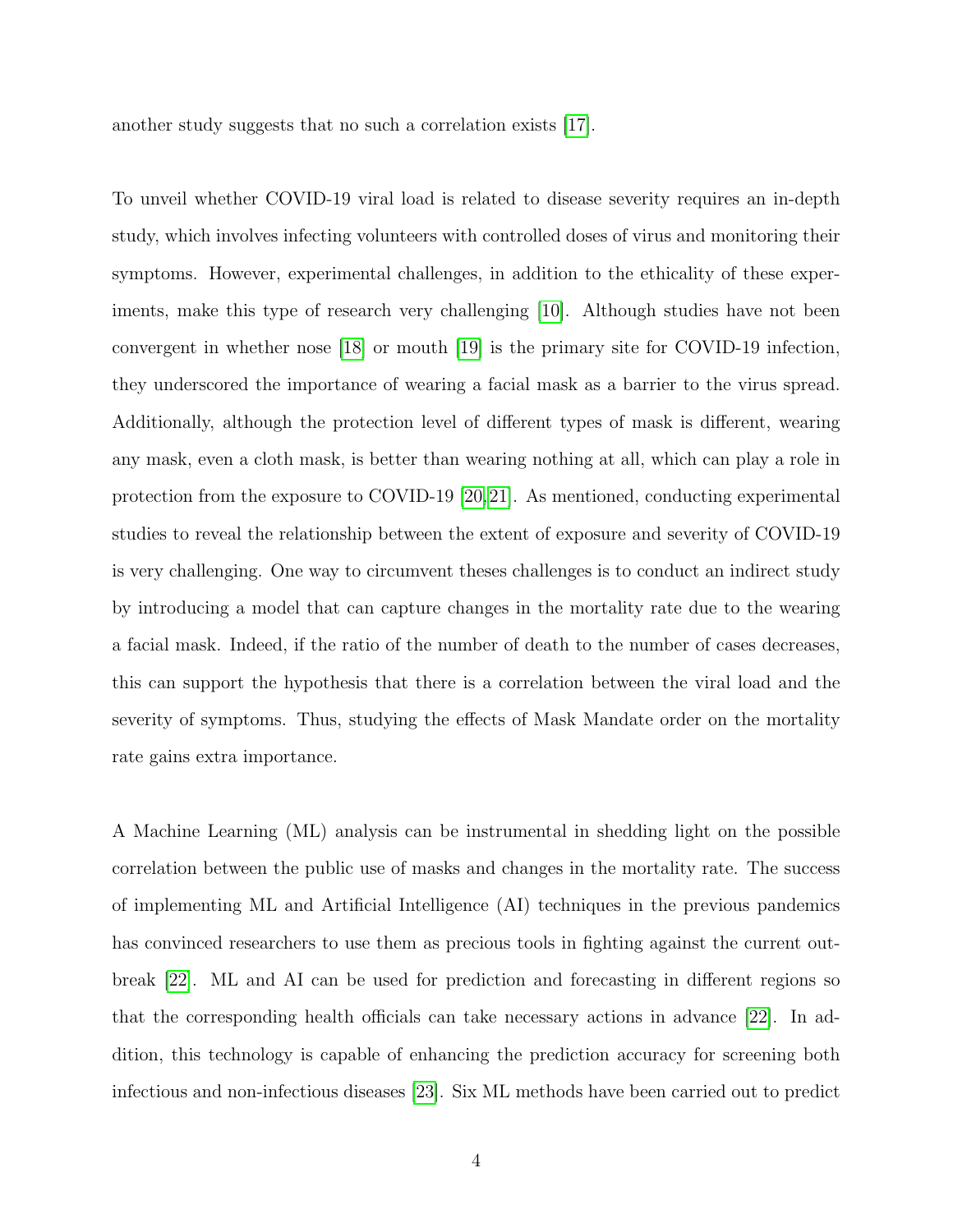1, 3, and 6 days ahead the total number of confirmed COVID-19 cases with errors in the ranges of 0.87%–3.51%, 1.02%–5.63%, and 0.95%–6.90%, respectively, in 10 Brazilian states [\[24\]](#page-22-0). Moreover, an ML method like XGBoost model was capable of identifying 3 important biomarkers from 485 blood samples in Wuhan, China as the key mortality parameters [\[25\]](#page-22-1). ML algorithms also have been used to capture the correlation between the weather data and COVID-19 mortality and transmission rates [\[26,](#page-22-2)[27\]](#page-22-3). Additionally, ML has been utilized to study the effects of mask mandate (MM) order on the number of daily cases, where no significant statistical difference was observed in the number of daily cases in the state-wise analysis [\[28\]](#page-22-4). These studies confirm the strength of ML as a great tool to investigate the effects of MM order on mortality rates of COVID-19.

Another important factor regarding the effectiveness of MM order is society's adherence to the regulations. One study that tried to quantify public compliance with COVID-19 public health recommendations found notable regional differences in intent to follow health guidelines [\[29\]](#page-22-5). In addition, some studies noticed a correlation between the level of education and intent to voluntarily adhere to social distancing guidelines [\[29,](#page-22-5) [30\]](#page-22-6). However, not only the level of education but also the level of income and race can play a role in the adherence to the regulations [\[31\]](#page-23-0). Based on these findings, it's important to take into account the features that might be correlated with people's compliance with the MM order. Additionally, we will use data based on the survey provided by the New York times available on Github, which quantifies people's adherence to the MM order [\[32\]](#page-23-1). As a result, in this study, we will include factors that might play a role in people's adherence to the MM order as our input features.

In the proposed work, utilizing different ML classification algorithms, we aim to unveil how the change in the mortality rate correlates with certain features. The features will be chosen in a way that they can reflect abidance by MM order in different counties. We will use the data provided by CDC to find the average monthly number of COVID-19 cases. Ad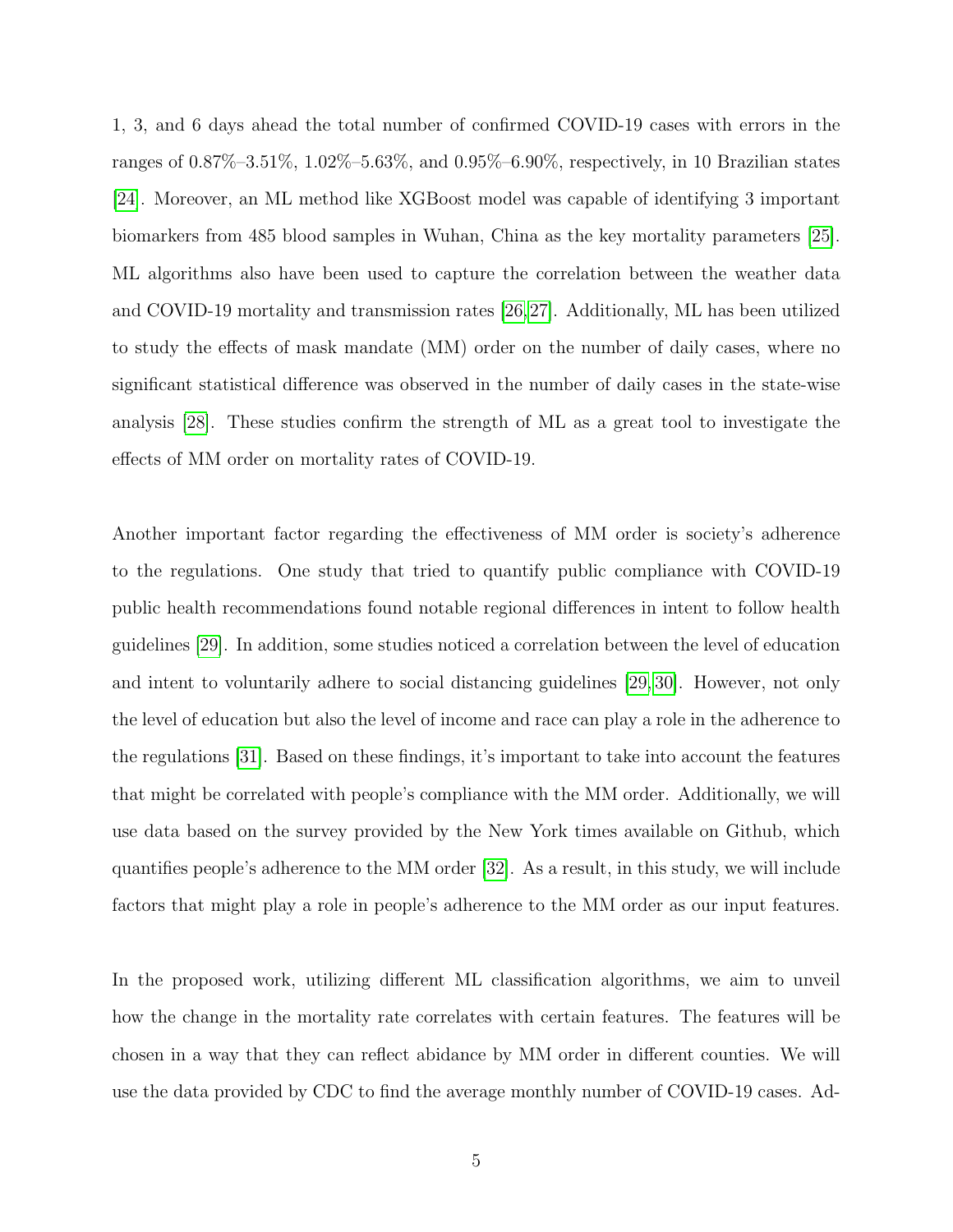ditionally, the exact dates of the executive orders signed by the state officials are available for each state - California: June 18th 2020, Oregon: June 19th 2020, Washington: June 26th 2020. To have appropriate unbiased data, similar to what Maloney et al. [\[28\]](#page-22-4) has done in his study of the effect of mask mandate, we will be using the data for one month after and before the executive orders for each preventive measure for the three states on US West Coast. With this data selection method, we limit the geographical region of the study to ensure that changes in the cases are highly attributed to the public use of masks rather than other factors such as environmental changes.

The rest of the paper is organized as follows. First, we will represent how our data was collected and arranged. Then we will explain the ML methods we have used for our prediction. Finally, we will describe and compare the results obtained from different ML methods.

#### 2 Methodology

In this section, we will explain the collected data and the ML algorithms used for the training and prediction.

#### <span id="page-5-0"></span>2.1 Data

We defined the parameter of interest as the ratio of the monthly average number of deaths to the monthly average number of cases, referred to as the death ratio, which can be interpreted as a measure of the severity of the disease. The effective date of the executive orders by the governors, requiring mask mandate at all the counties in the three West Coast states of California, Oregon, and Washington, has been identified, which is publicly available [\[33\]](#page-23-2). We used the average death ratio one month before and after the order to study the mortality rate. The rationale behind this selection is to minimize the effects of other factors that might play a role in changing the COVID-19 data. The raw dataset for the daily cases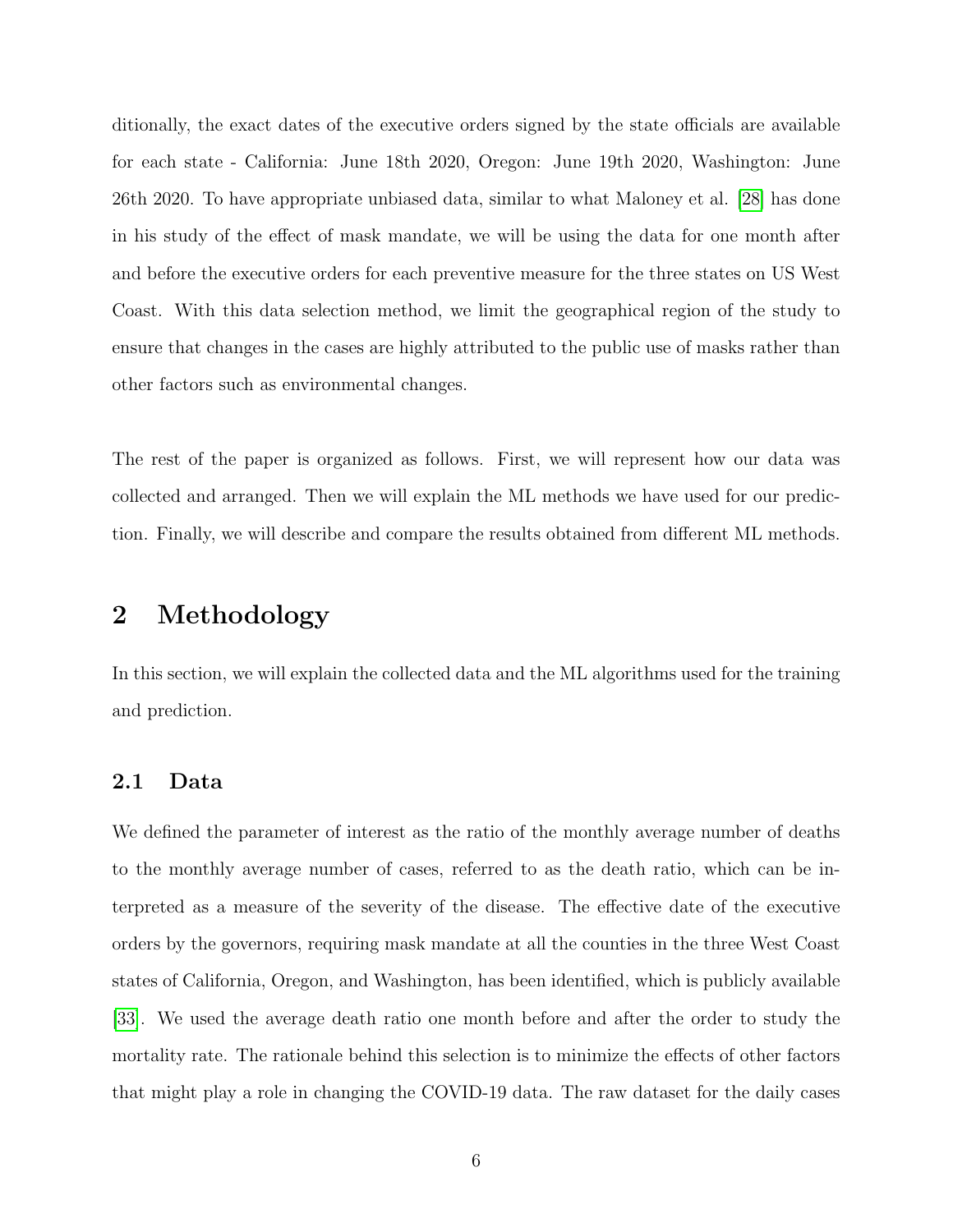and deaths for all the US counties over time is extracted from the USAFACTS website [\[34\]](#page-23-3), where county-level data is confirmed by the state and local agencies directly. After obtaining the daily values of death and case numbers for a month before and after the MM order, we divided the monthly average number of deaths by the monthly average number of cases for each county. Then we found the difference between the death ratio for one month before and after the MM order. Finally, we categorized the variation based on its sign to quantify whether the death ratio increases, decreases, or no change occurs. Out of the 130 samples, 47, 30, and 53 of them belong to the "decrease", "increase", and "no change" classes, respectively. We dropped the "no change" data as they all correspond to small counties, where there were zero reported COVID-19 cases and deaths, leaving 77 counties in total. Consequently, the two categories of increase and decrease in the death ratio remain for the prediction task. Figure [1](#page-6-0) illustrates the number of samples in each category, which expresses that the available data for classification is not biased.

<span id="page-6-0"></span>

Figure 1: Histogram of change in death ratio for the three states

It is a hard task to directly determine the exact percentage of the population that follows the MM order and uses face coverings. As a result, it is necessary to come up with features that can indirectly capture how likely is an individual to follow the recommended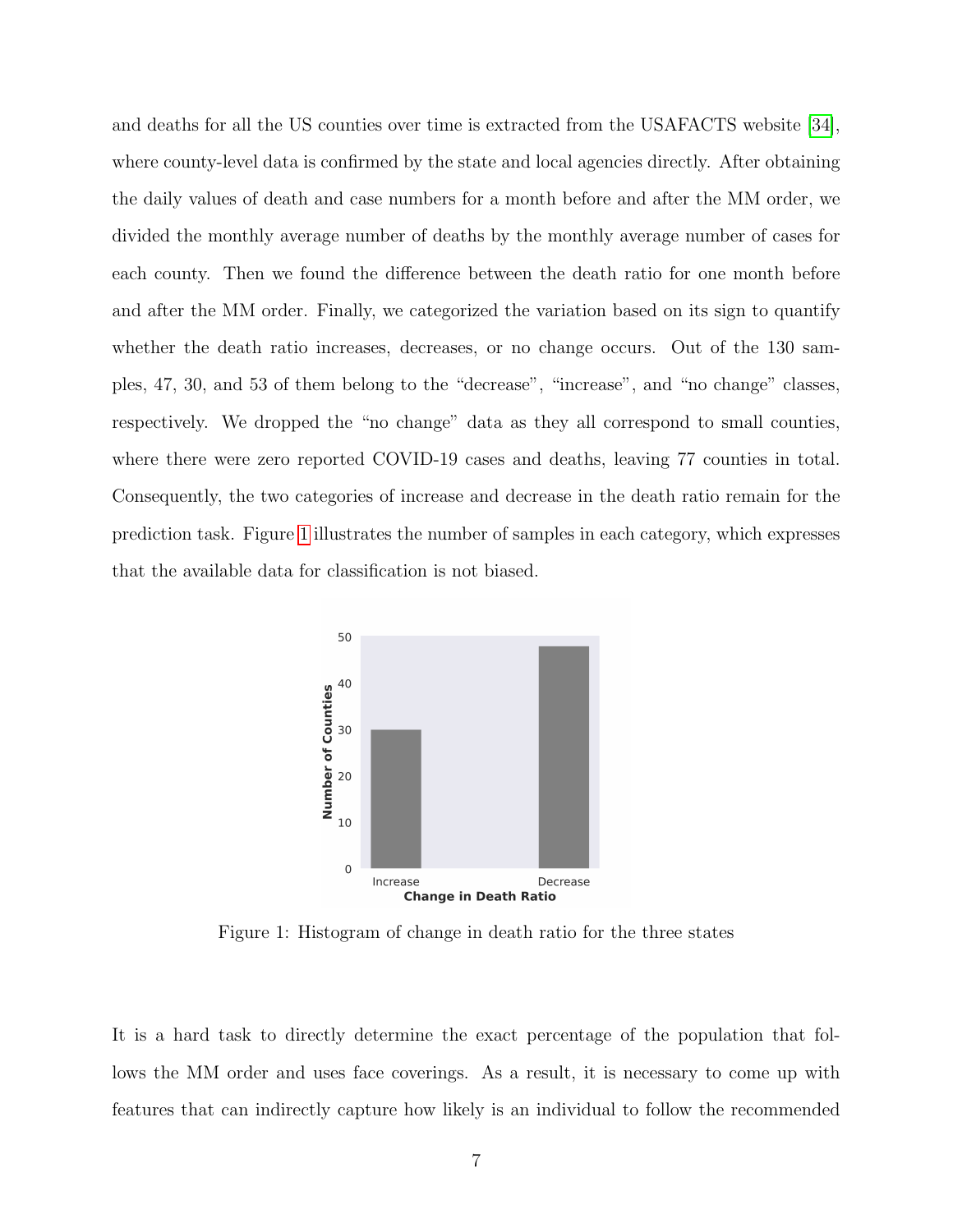practice. For bridging this gap, four main features are chosen as primary indicators, which are listed below:

- 1. County population
- 2. Median household income
- 3. Education level
- 4. Mask usage based on New York Times survey

Population in each county is obtained from the most recent surveys for the year 2019. The income level is the median household income in US dollars and the education level is the percentage of people who have completed high school in each county in the years 2015-2019. The raw data for these features is obtained from the US Census website [\[35\]](#page-23-4). The US Census measures the median income as the regular income received, excluding other payments like tax, etc [\[36\]](#page-23-5). Furthermore, we used survey data provided by the New York Times that quantifies the mask usage from  $7/2/2020$  to  $7/14/2020$  [\[32\]](#page-23-1). Since the survey timeline lies within the month after the MM order for all three studied states, it is valid to use its data for our purpose. Finally, we will try to establish an AI-based relationship between the features and the sign of the change in the death ratios of the Pacific Coast states at the county level using nine different classification algorithms, provided in section [2.2.](#page-7-0)

#### <span id="page-7-0"></span>2.2 Methods

In this study, we have developed machine learning models to correlate the specified features mentioned in section [2.1](#page-5-0) to shed light on the relationship between adherence to mask mandate and mortality rate.

Classic ML methods of Logistic Regression [\[37\]](#page-23-6) and Naive Bayes classifier [\[38\]](#page-23-7) are used. In addition, ensemble learning-based models, Random Forest and Extra Trees, are also analyzed [\[39\]](#page-23-8). Moreover, the extreme boosting method, XGBoost is explored [\[40\]](#page-23-9). Other methods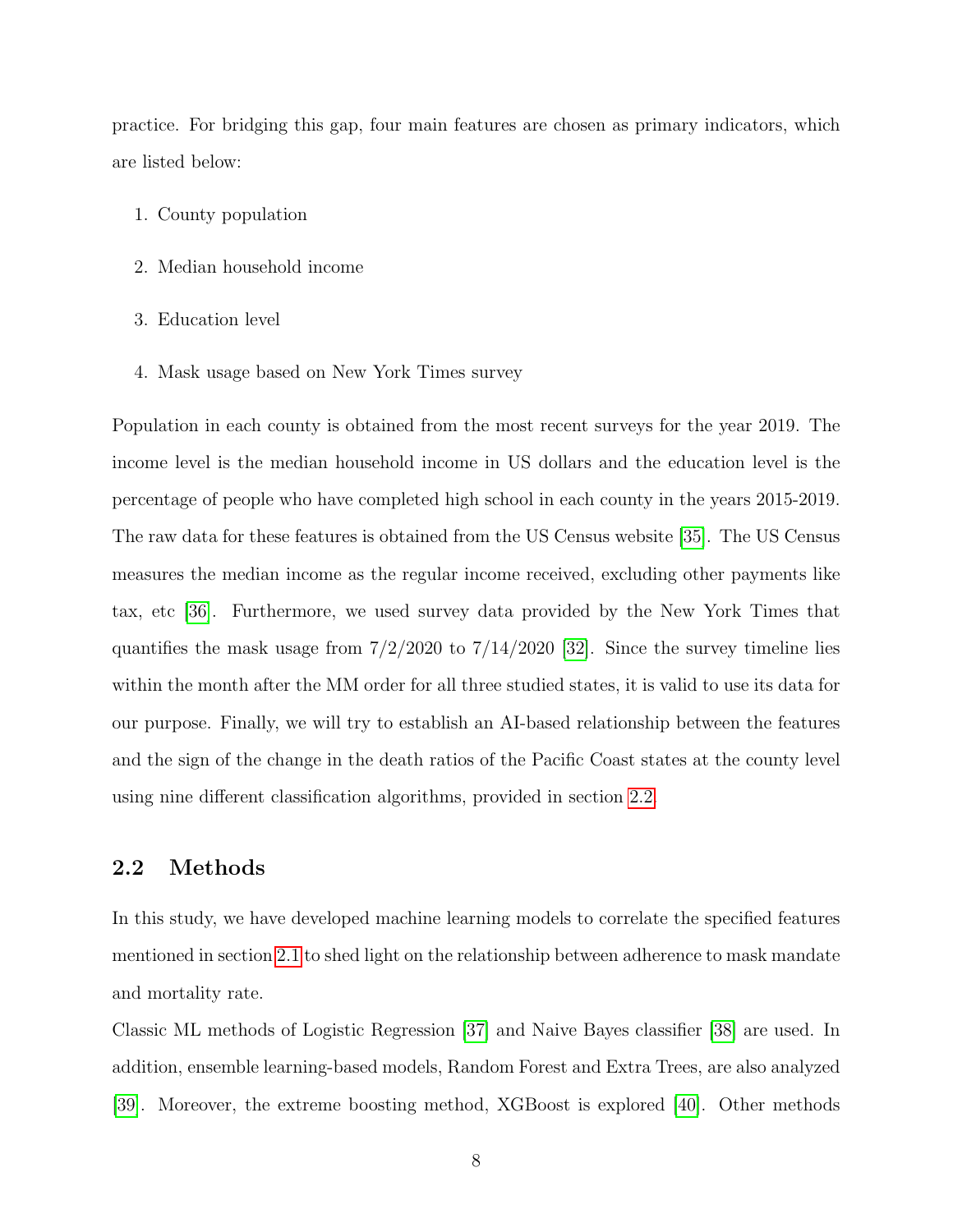such as Support Vector Machine, K-Nearest Neighbors [\[41\]](#page-24-0), Decision Trees [\[42\]](#page-24-1), and Neural Network [\[43\]](#page-24-2) are additionally used for prediction of effect of Mask Mandate on mortality rate.

It should be noted that for carrying out the analysis, the data is split into training and test sets, with a test size of 20% [\[44\]](#page-24-3). A k-fold cross-validation scheme with five folds has been used to evaluate the performance of each method on the validation set and tune its hyperparameters with the classification accuracy as the metric accordingly. The hyper-parameter tuning is done using either grid search or random search for all the methods. A statistical summary of the final dataset for binary classification is outlined in table [1,](#page-8-0) which indicates a significant difference between the orders of magnitudes of the features. Therefore, min-max and max-abs scaling have been used to transform the input features and output, respectively, before passing the data to the ML algorithms for training. It should be noted that the data used in this article were access through publicly available sources as listed, and we confirm that all methods were performed in accordance with the relevant guidelines and regulations.

<span id="page-8-0"></span>Table 1: Statistical summary of the final dataset before scaling. Columns are P:population, MI:median income, EL:education level. Mask usage - N:never, R:rarely, S:sometimes, F:frequently, A:always. DR:change in death ratio between one month before and after the corresponding MM order date

|        | $\mathbf P$ | $\mathbf{M}$ | EL   |       | $DR(\%)$       |       |      |      |         |
|--------|-------------|--------------|------|-------|----------------|-------|------|------|---------|
|        |             |              |      | N     | $_{\rm R}$     | S     | F    | Α    |         |
| Count  | 77          | 77           | 77   | 77    | 77             | 77    | 77   | 77   | 77      |
| Mean   | 630413.5    | 66494.23     | 0.85 | 0.03  | 0.03           | 0.06  | 0.17 | 0.71 | $-0.47$ |
| Std    | 1297275     | 18484.92     | 0.07 | 0.02  | 0.03           | 0.03  | 0.05 | 0.09 | 2.83    |
| Min    | 7208        | 43313        | 0.67 | 0.001 | $\overline{0}$ | 0.004 | 0.07 | 0.31 | $-12.9$ |
| $25\%$ | 86085       | 53105        | 0.81 | 0.02  | 0.01           | 0.04  | 0.14 | 0.67 | $-1.4$  |
| 50%    | 219186      | 62077        | 0.88 | 0.02  | 0.02           | 0.06  | 0.16 | 0.72 | $-0.44$ |
| 75%    | 601592      | 74624        | 0.91 | 0.04  | 0.04           | 0.08  | 0.2  | 0.77 | 0.77    |
| Max    | 10039110    | 124055       | 0.96 | 0.11  | 0.21           | 0.21  | 0.3  | 0.87 | 7.69    |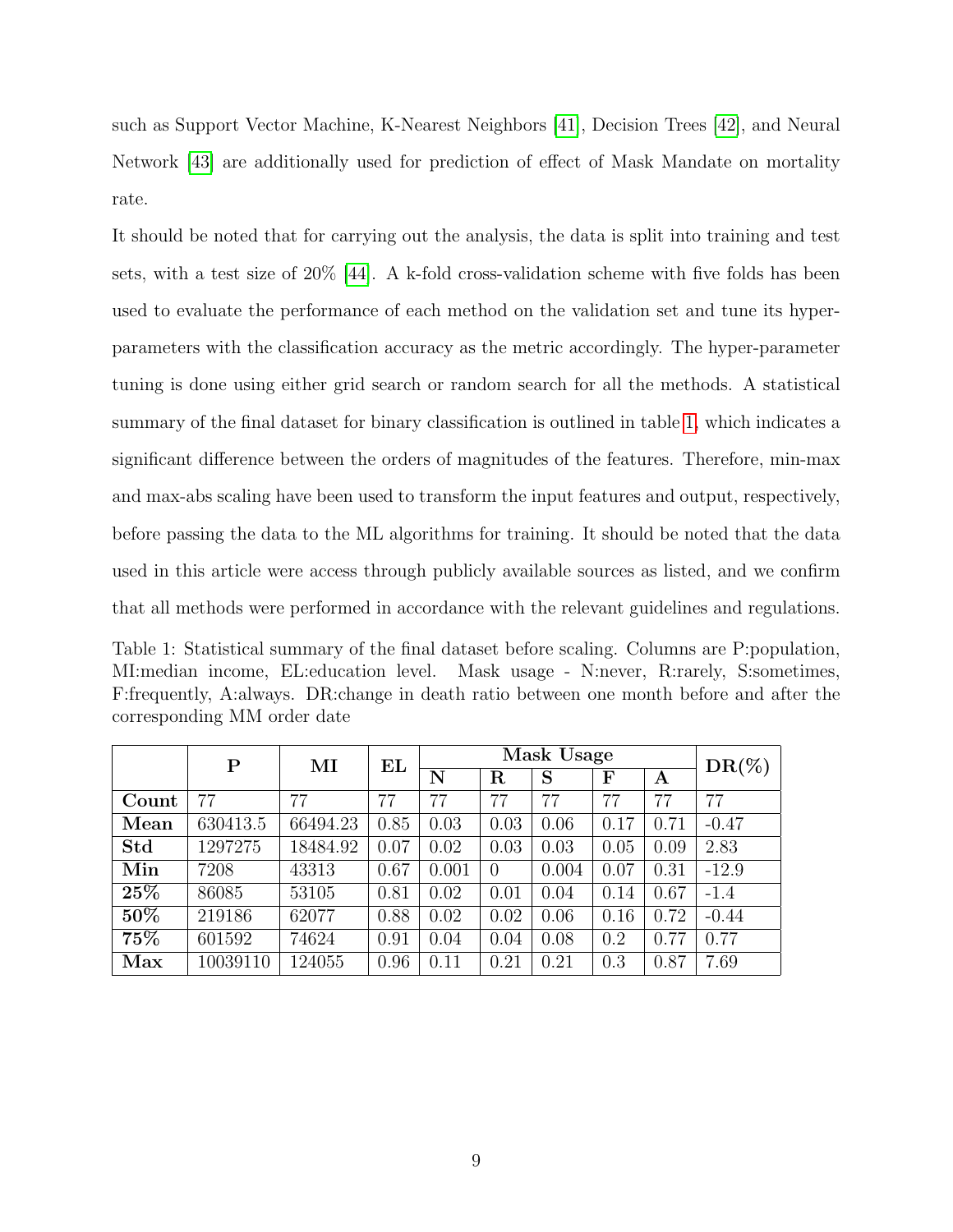#### 3 Results and Discussions

The change in death ratio from one month before to one month after the date of mandating face-covering in the three states is visualized for each county in fig. [2.](#page-9-0) Two clusters of increase in death ratio can be seen, one near northern Washington and one near central California. Our first intuition was that by increasing the population, the chance of viral spread would increase. Therefore, we expected to see a positive change in the death ratio for more populated counties. However, as it can be seen from the map, there is inherent randomness that defies our initial intuition about the spread mechanism. Further, it is shown that more counties experienced a decrease in death ratio one month after the usage of facecovering was mandated by each state, as shown in fig. [1.](#page-6-0) Therefore, usage of face-covering is chosen as the main factor affecting the decrease of the change in death ratio. As explained previously, to quantify adherence to the mask mandate, other auxiliary features are chosen, namely, median income, and education level for each county.

<span id="page-9-0"></span>



Figure 2: Change in death ratio in US West Coast states counties

The combined effect of features is analyzed on the death ratio. Then the performance of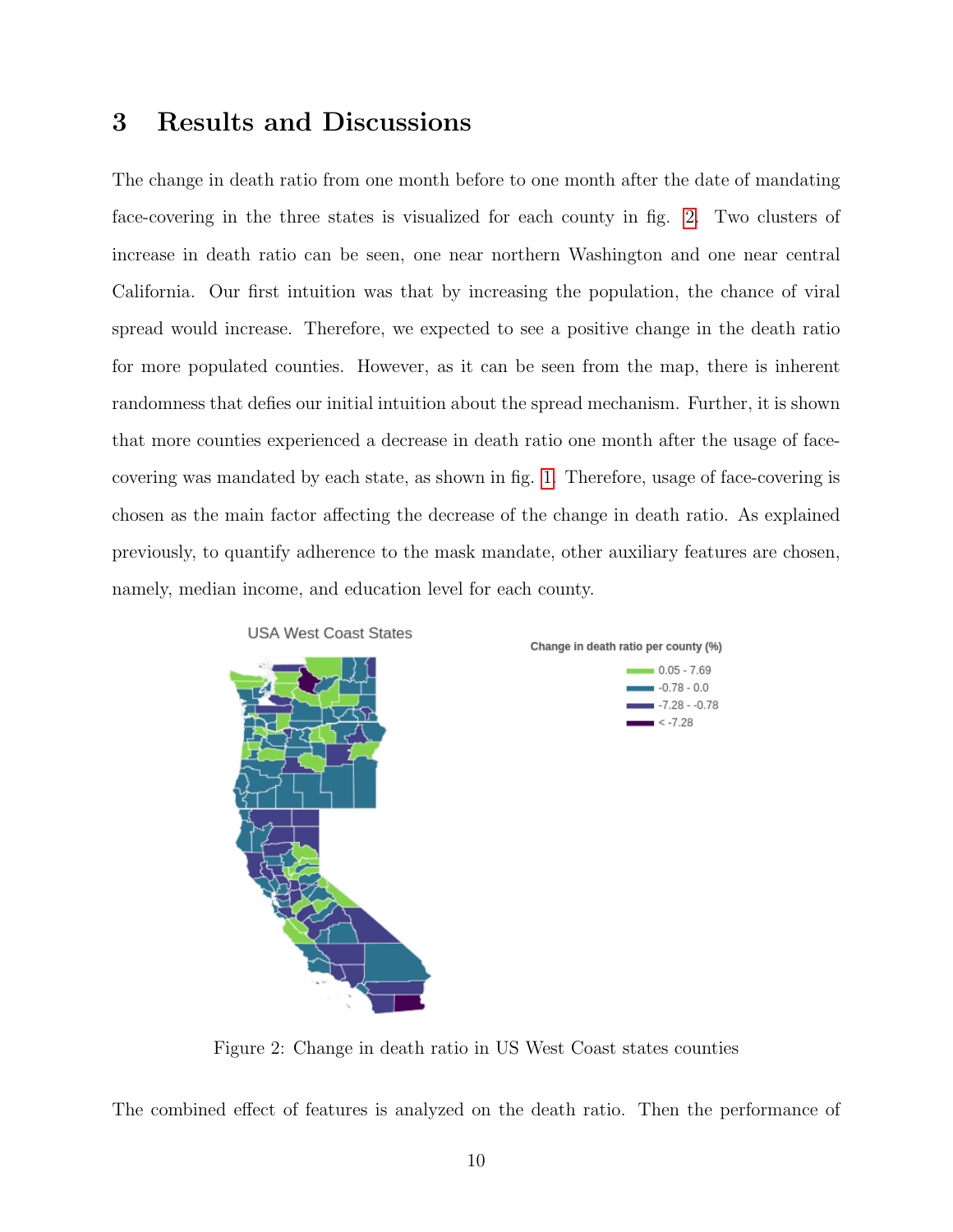each algorithm is evaluated for test and train sets. The effect of each feature on the change of death ratio is visualized by the correlation heatmap provided in the fig. [3.](#page-10-0) Here, we have not presented the cross-correlations between features for a simpler visualization. Each row of the complete correlation matrix is an appropriate indicator of how correlated that feature is with the change in death ratio, which is what fig. [3](#page-10-0) illustrates. A more negative value implies that the increase of that specific feature is positively correlated by a decrease in the change of death ratio. For instance, an increase in population, median income, and education level would result in a decrease in the change of death ratio. An interesting observation is the disordered correlation pattern for mask usage. As one expects, increasing the number of never and rarely mask users is positively correlated with a change in the death ratio. However, the data associated with frequently mask users have resulted in a positive correlation value. Such erratic correlation behavior necessitates the inclusion of other features in the analysis.

<span id="page-10-0"></span>

Figure 3: Correlations between the features and the output

As a preliminary analysis, the relationship between the average values of the three auxiliary features and the change in death ratio has been visualized for each category separately in fig. [4.](#page-11-0) Figure [4\(a\)](#page-11-1) expresses that the average percentages of people who have completed high school education in both categories of counties that have experienced an increase or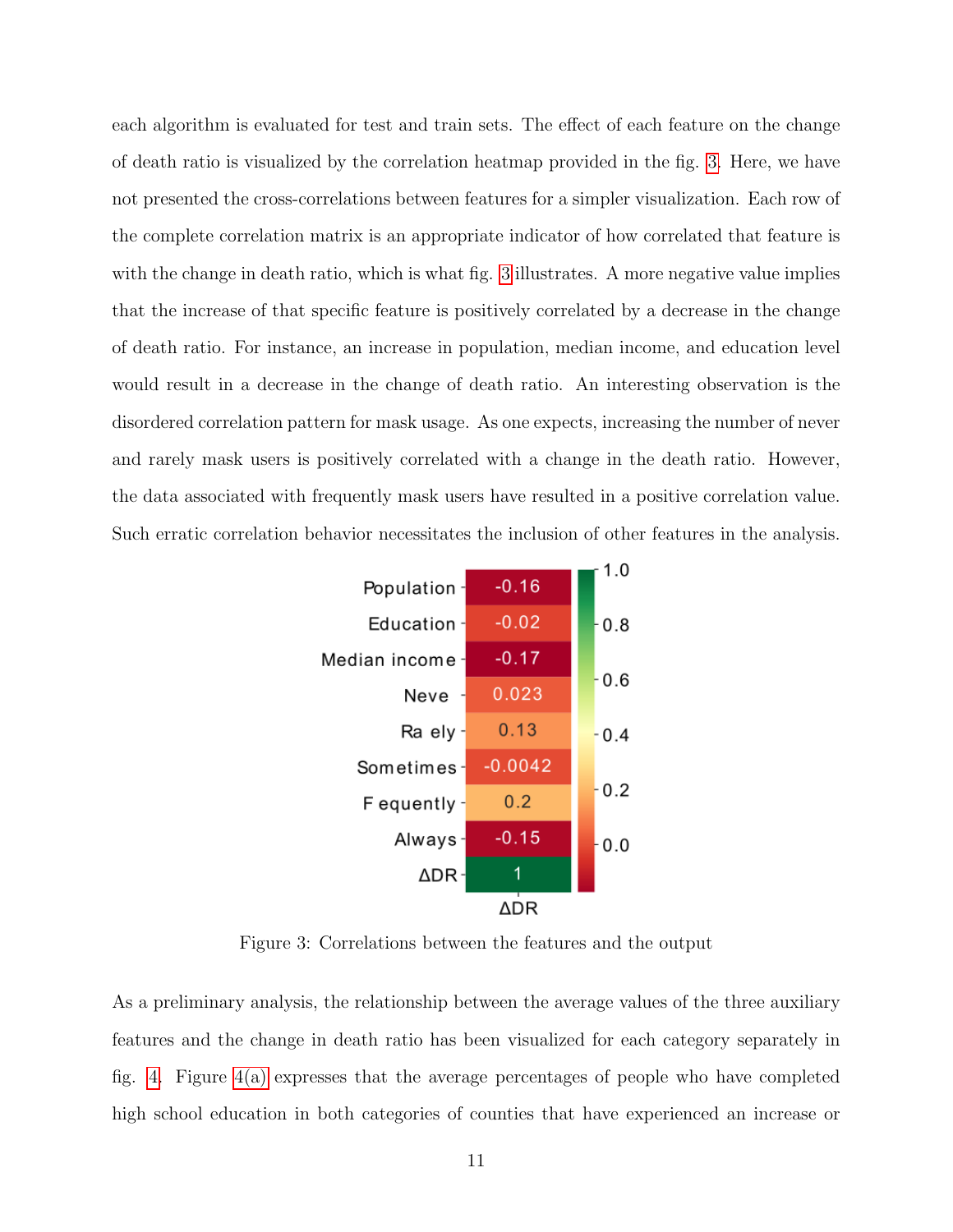decrease in their death ratios are almost the same. This could indicate why the correlation between this feature and output is very close to zero, as represented in fig. [3.](#page-10-0) Further, a noticeable correlation is observed between average median income and the change of death ratio, presented in fig. [4\(b\).](#page-11-2) On average, the communities with less median income experienced a positive change in death ratio, meaning more mortality rate, which is in agreement with what is reported in [\[31\]](#page-23-0). However, the strongest correlation is observed by considering county population, shown in fig.  $4(c)$ . The counties with fewer residents were affected more adversely by the pandemic compared to high-population counties. The counterintuitive relation between population and change in death ratio further corroborates the necessity of inclusion of the two other supplementary features.

<span id="page-11-2"></span><span id="page-11-1"></span><span id="page-11-0"></span>

<span id="page-11-3"></span>Figure 4: Visualization of the combined data for California, Oregon and Washington. Change in death ratio and average of (a) education level (b) median income and (c) population.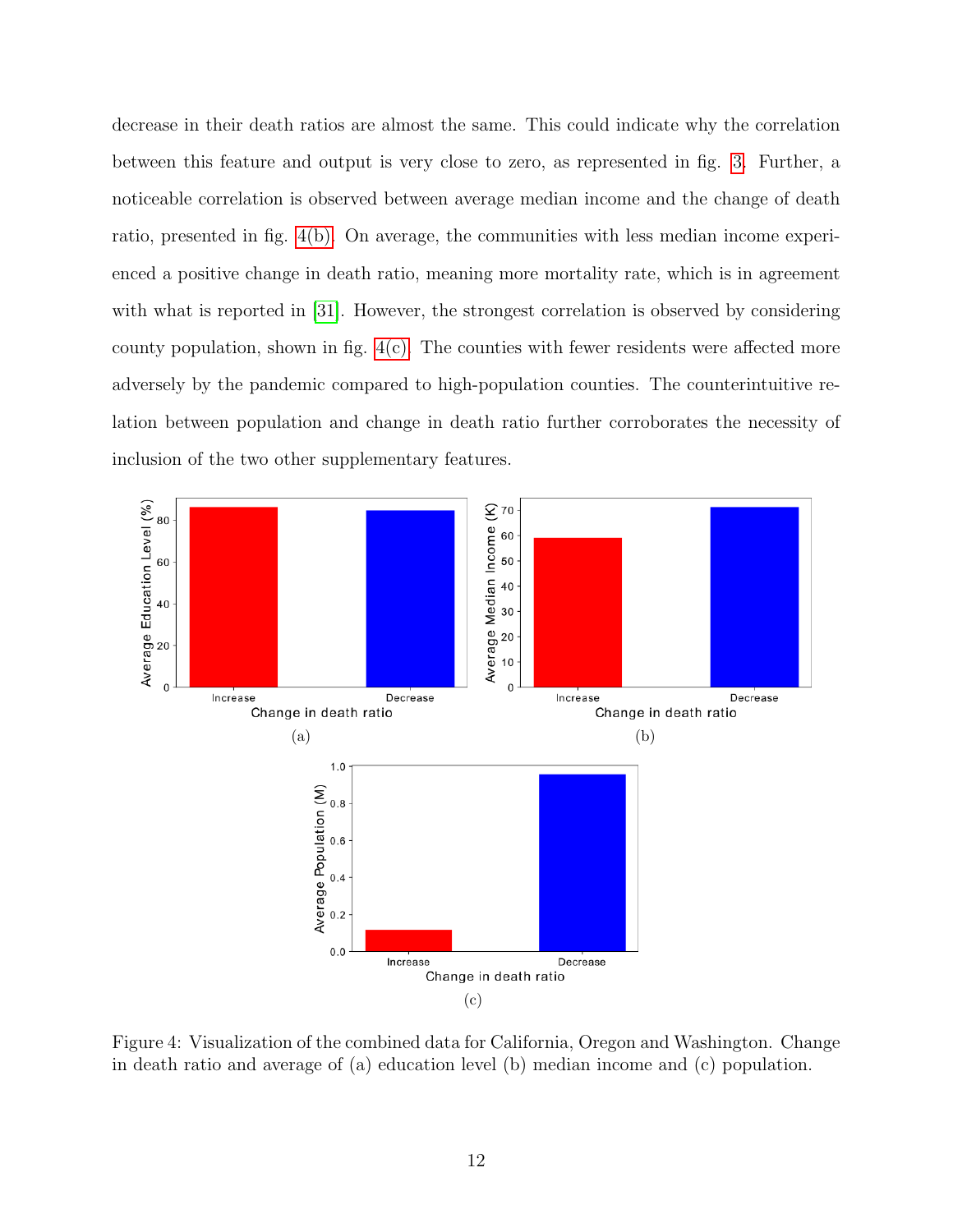To have an initial assessment of the variation of percent change in the death ratio, we plotted the percent death ratio as functions of population, median income, and percent of the population that frequently uses mask, which has a relatively high correlation coefficient according to fig. [3.](#page-10-0) Figure [5](#page-12-0) a-c shows no detectable pattern between parameters of interest and death ratio. As a result, it is not possible to predict the value of change in the death ratio using regression. On the other hand, as we will show, converting changes to categories of increase and decrease would pave the way for capturing the status of the change.

<span id="page-12-0"></span>

Figure 5: Scatter plot of the percent change in the death ratio as a function of a) population b) median income c) percent people frequently using masks.

A summary of the overall death ratios in the months before and after the mask mandate order for the three states is presented in table [2.](#page-13-0) It can be observed that death ratio significantly decreases in California and Washington but slightly increases in Oregon. This result suggests an intrinsically complex pattern between the death ratio as the output and the selected inputs. Table [3](#page-13-1) shows the changes in the average number of deaths and cases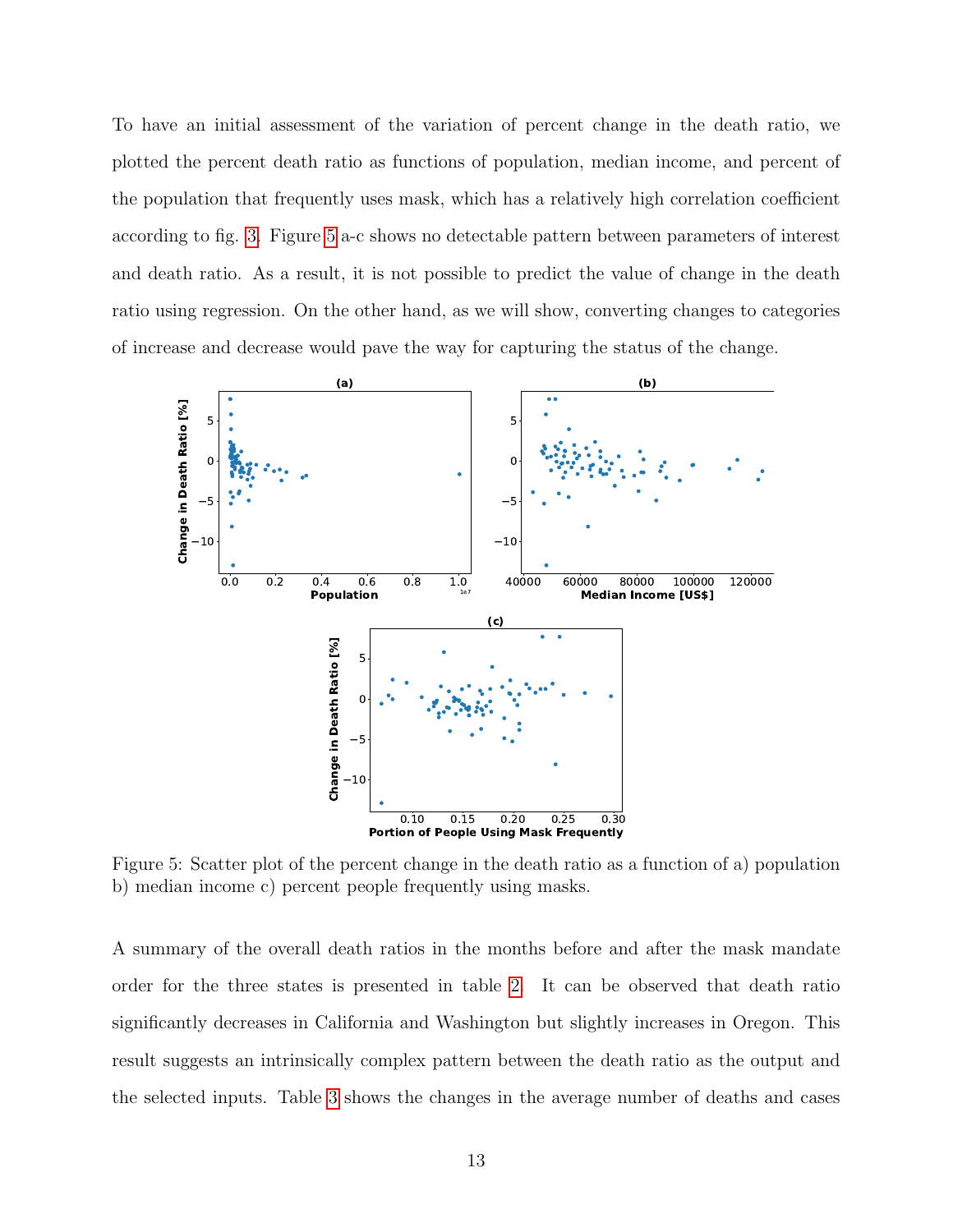between the months before and after the MM order within the entire states. It can be seen that while the average number of deaths has decreased in Washington and increased in Oregon and California, the average number of cases has increased in all of them. This implies that the observed decrease in death ratios, as reported in table [2,](#page-13-0) can be because of the effect of face coverings in reducing the severity of COVID-19 infection.

<span id="page-13-0"></span>Table 2: Total death ratios in the month before and after the corresponding date of the mandatory face coverings executive order in each state

| <b>State</b>     | 1 month before MM order 1 month after MM order Change $(\%)$ |       |       |
|------------------|--------------------------------------------------------------|-------|-------|
| California       | 63.13                                                        | 32.67 | -48   |
| Washington 28.16 |                                                              | 21.15 | $-25$ |
| Oregon           | 38.03                                                        | 39.14 | $+3$  |

<span id="page-13-1"></span>Table 3: Changes in the average cases and deaths between one month before and after the MM order across the entire states

| <b>State</b>      |         | Changes in the average cases Changes in the average deaths |
|-------------------|---------|------------------------------------------------------------|
| California        | 4210.74 | 9.76                                                       |
| Washington 379.56 |         | $-0.82$                                                    |
| Oregon            | 172.85  | 0.75                                                       |

Furthermore, to get some insight about the observed pattern in table [2,](#page-13-0) the average percentage of people who use masks with different frequencies across all the counties experiencing both increase and decrease in their death ratios is illustrated in fig. [6.](#page-14-0) As expected, the average percentage of people who always wear a mask (fig. [6\(a\)\)](#page-14-1) is slightly higher for the decreasing category, but in both categories, the values are the smallest for Oregon. Moreover, the average percentage of people who never use a mask (fig. [6\(e\)\)](#page-14-2) is lower for the decreasing category in all 3 states, which is also intuitively sensible. Although there are no prominent and consistent patterns for the remaining mask usage frequencies, these observations could implicitly and partially describe why there is a small increase in the overall death ratio in Oregon. However, since the mask usage data is from an NYT survey over a limited period (12 days), the observations in fig. [6](#page-14-0) cannot explain the entire underlying phenomenon. According to a recent study, several factors are attributing to the possibility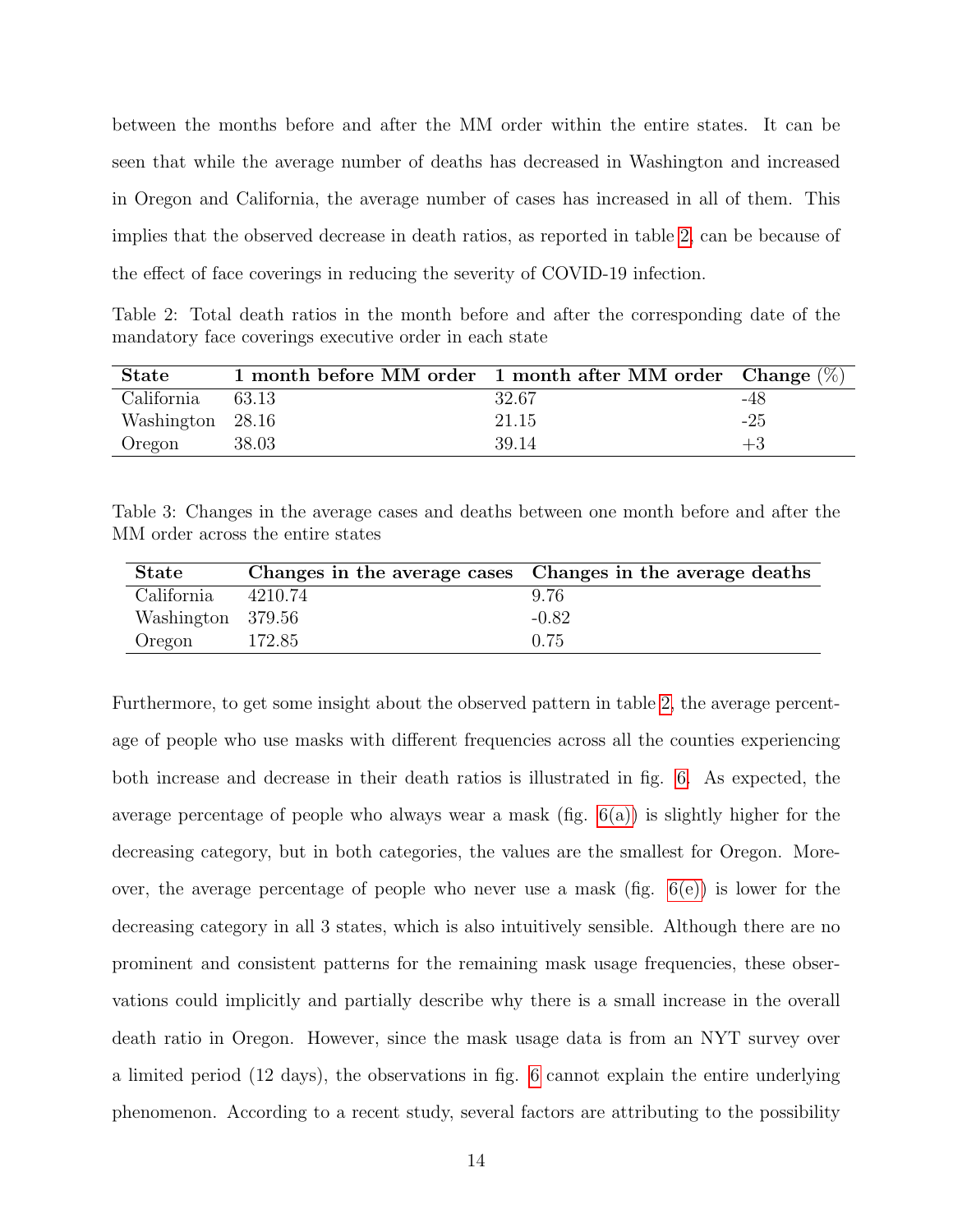of a person following or not following the health guidelines set by the state officials [\[31\]](#page-23-0). Therefore, three features among these parameters plus the aforementioned mask usage as the fourth feature have been used to conduct the current study.

<span id="page-14-1"></span><span id="page-14-0"></span>

<span id="page-14-2"></span>Figure 6: Average percentage of people who (a) always, (b) frequently, (c) sometimes, (d) rarely, and (e) never use mask across all the counties experiencing an increase and decrease in their death ratios

All implemented algorithms in this study are capable of providing us with high classification accuracy, i.e, of predicting whether a county has experienced a decrease in its death ratio after the MM order or an increase. As provided in table [4,](#page-16-0) it can be seen that, in general,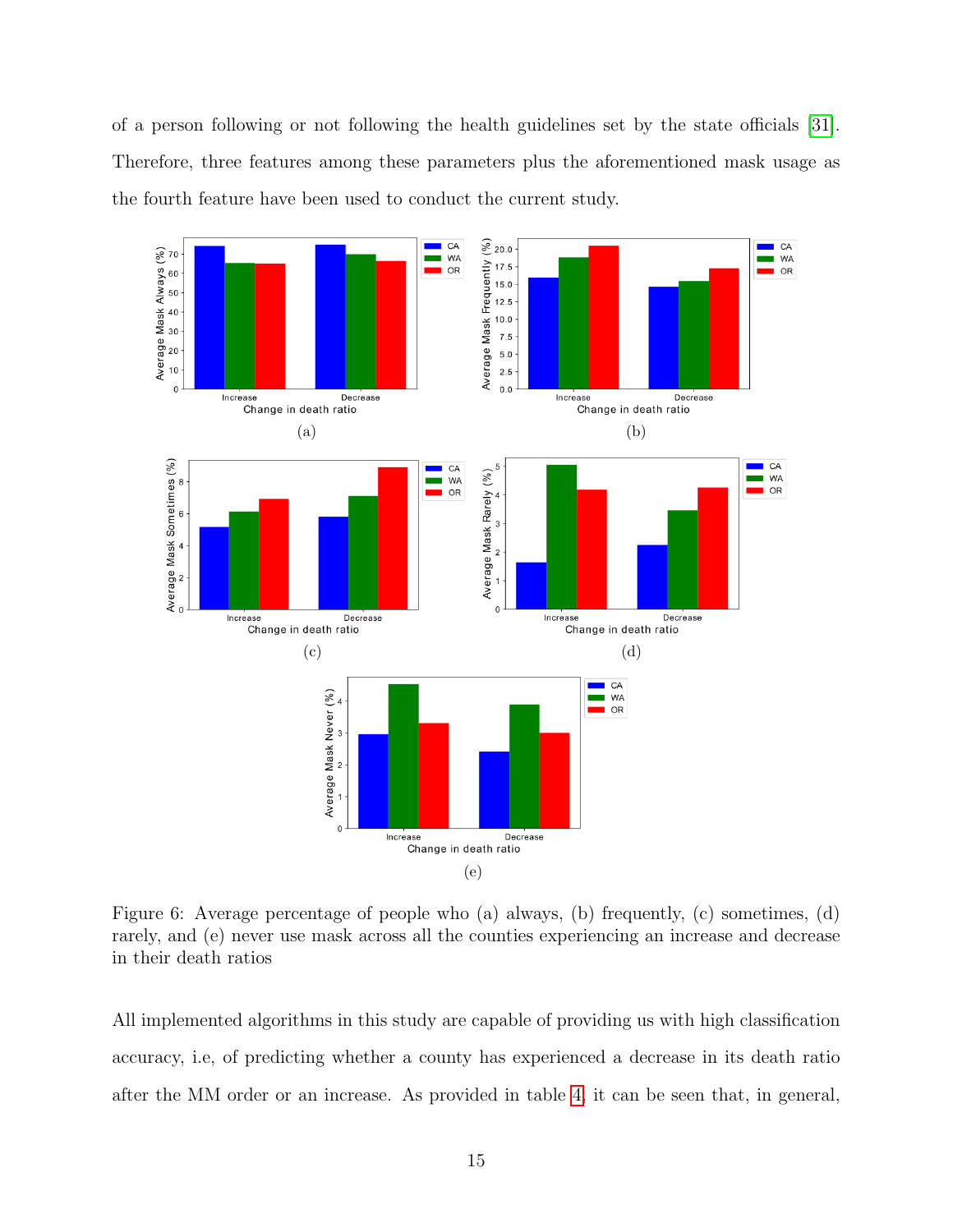most of the algorithms have relatively high accuracy scores for the test set. Despite the lack of sufficient training data set, Naive Bayes has an accuracy of 94%, and Random Forest, XGBoost, and Decision Tree have an accuracy of 88%. The selected hyper-parameters for XGBoost, Decision Tree, and Random Forest classifiers are shown in table [5.](#page-17-0) The random search method has been done to tune these hyper-parameters for XGBoost, and grid search is used for Random Forest and Decicion Tree. Naive Bayes does not have any important hyperparameter because of which, it has the capability of being generalized well. Besides, Random Forest, as a bagging method, and XGBoost, as a boosting method, have the popularity of rarely over-fitting the data. Moreover, the final hyper-parameters after tuning for the rest of the implemented algorithms are given in table [6.](#page-17-1) Except for KNN where the elbow method is used to find the optimum number of nearest neighbors, the grid search method is applied for hyper-parameter tuning of the other methods in this table. Additionally, table [4](#page-16-0) includes the 95% confidence interval (denoted by CI $(\%)$ ) for all algorithms. The interval is calculated based on the following:

$$
CI = z \sqrt{\frac{score(1 - score)}{n_{test}}},
$$
\n<sup>(1)</sup>

Where  $z$  is the number of standard deviations from the Gaussian distribution and equals to 1.96 for 95% CI, score is the classification accuracy of the algorithm, and  $n_{test}$  is the number of test points in our dataset. As expected, we see this interval becomes narrower as the test set accuracy increases. By taking a closer look at the accuracy scores on the train set and comparing them with those of the test set, we note that none of the implemented methods overfits the data.

Additionally, to further compare the predictive power of the algorithms, the receiver operating characteristic ROC curve is shown in fig. [7.](#page-16-1) The ROC curve shows the performance of a classification model at all classification thresholds. The diagonal red dashed lines demonstrate the no-discrimination line, which corresponds to the values of a random guess. As evident, for all algorithms, the ROC curve is above the line of no-discrimination. The area under ROC Curve (AUC) values demonstrate an aggregate measure of performance across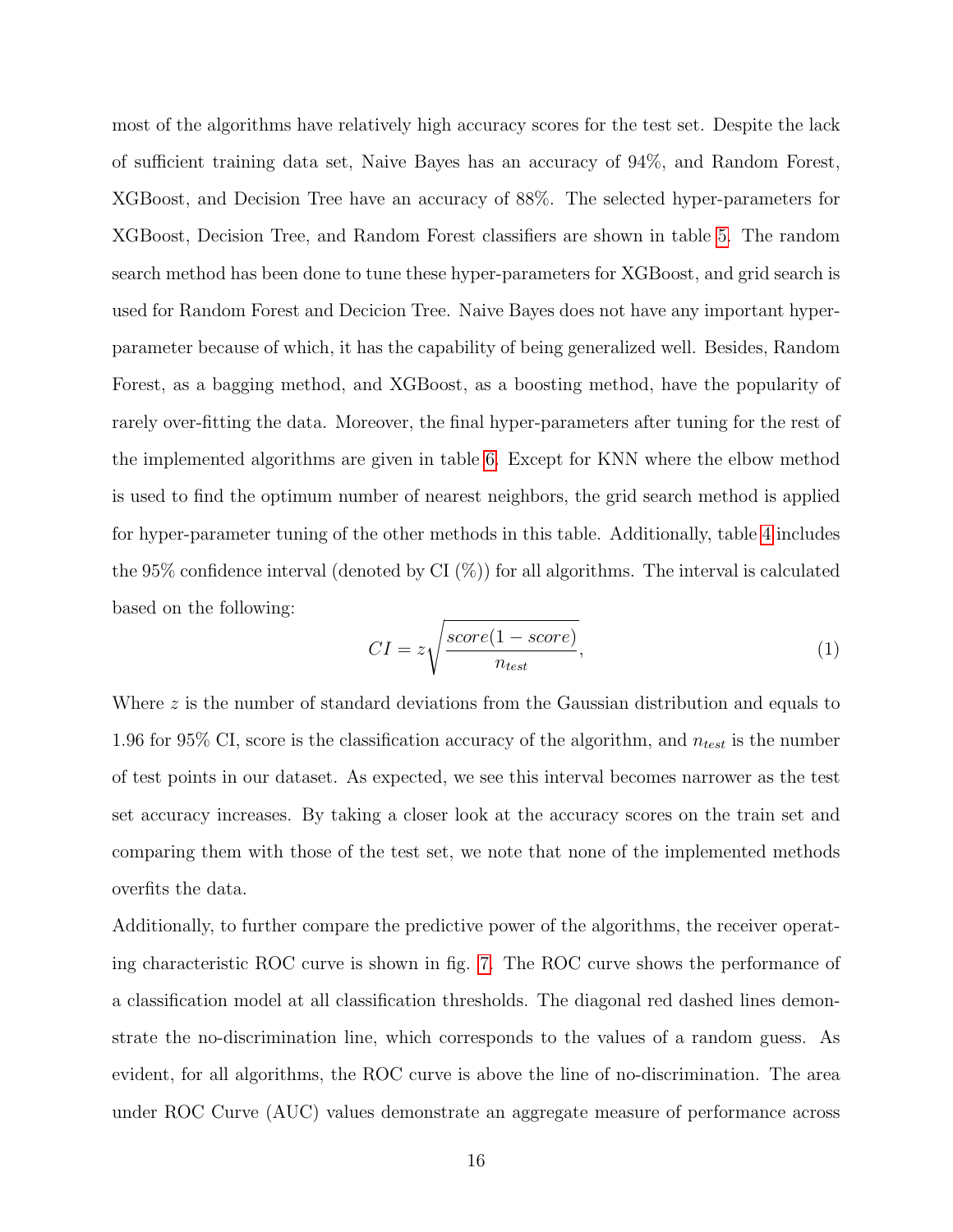<span id="page-16-1"></span><span id="page-16-0"></span>

Table 4: Performance metrics for all the studied algorithms.

Figure 7: ROC plots of all the algorithms

all possible classification thresholds. In other words, the AUC values measure how accurate the model predictions are, and the values close to 1 are desirable. The measured AUC values, as shown in fig. [7,](#page-16-1) suggest that the Naive Bayes algorithm leads to the best prediction. The AUC values are also in agreement with the testing accuracy, as shown in table [4,](#page-16-0) where also the Naive Bayes algorithm has the highest testing accuracy.

The trend of high accuracy on test data signifies the existence of a pattern between the chosen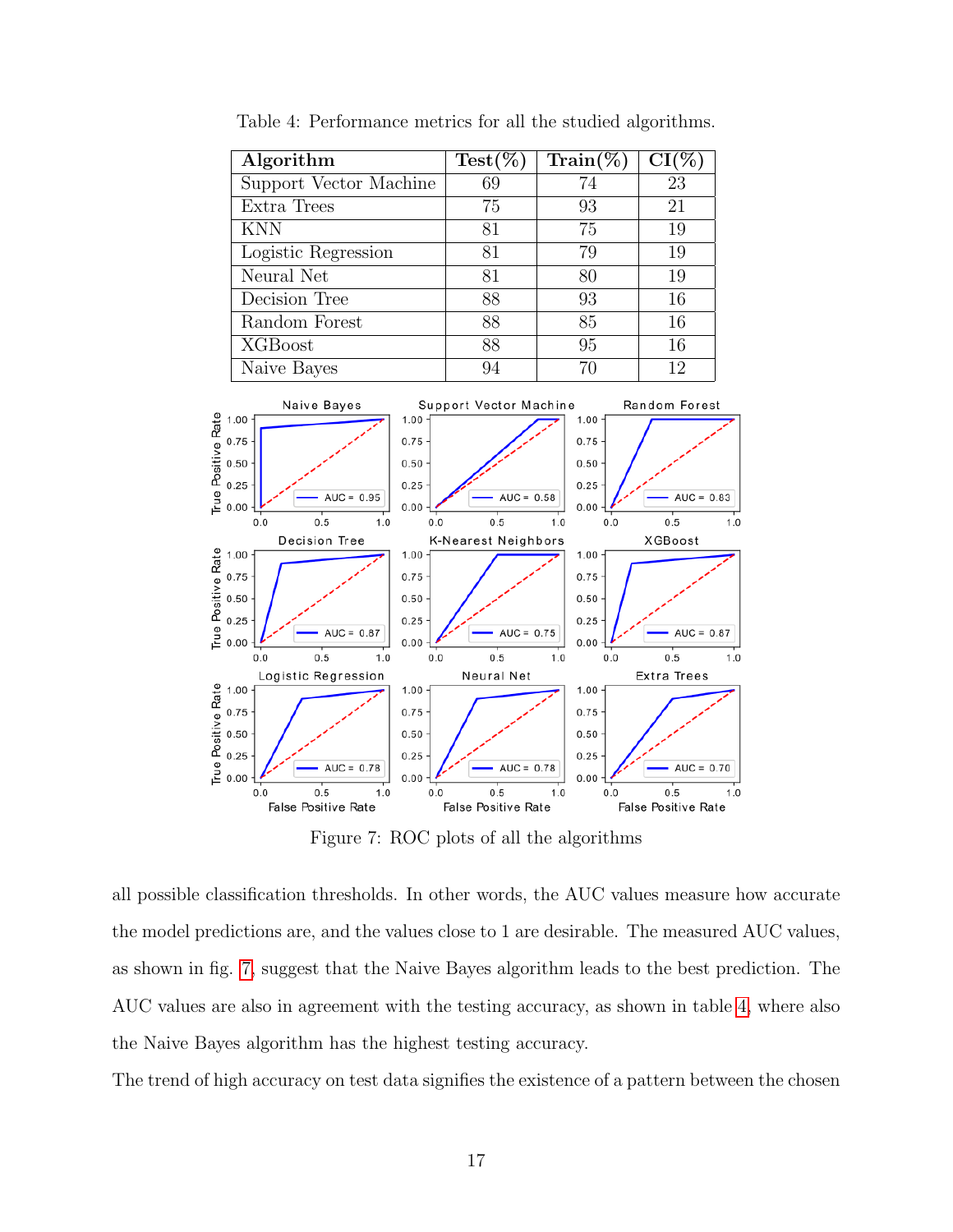<span id="page-17-0"></span>Table 5: Model Parameters for XGBoost, Random Forest, and Decision Tree. Columns of XGBoost - CSbT:column sample by tree ratio, G:gamma, LR:learning rate, MD:maximum depth of each tree, NE:number of estimators, S:subsamples ratio. Columns of Random Forest - MD:maximum depth of each tree, MF:maximum number of features for best split, MSS:minimum number of samples to split an internal node, NE:number of estimators. Columns of Decision Tree - MD:maximum depth of each tree, CR: criterion to measure the quality of a split, MSS:minimum number of samples to split an internal node

| Extreme Gradient Boosting (XGBoost) |  |                      |                | Random Forest |        |  |     |  |  |
|-------------------------------------|--|----------------------|----------------|---------------|--------|--|-----|--|--|
| CSBT                                |  |                      |                | NE.           |        |  | MF. |  |  |
| 0.9605                              |  | $0.4735 \mid 0.0975$ | $\overline{4}$ | 119           | 0.6232 |  |     |  |  |
|                                     |  |                      | Decision Tree  |               |        |  |     |  |  |
|                                     |  |                      |                |               |        |  |     |  |  |
|                                     |  |                      |                |               |        |  |     |  |  |

Table 6: Model Parameters for the remaining methods.

<span id="page-17-1"></span>

| <b>Neural Network</b> |               |         |        |        |  |  |
|-----------------------|---------------|---------|--------|--------|--|--|
| Activation            | Learning Rate | Neurons | Lavers | Epochs |  |  |
| $\operatorname{ReLU}$ | 0.01          |         |        | 50     |  |  |

| Nearest Neighbors Number |
|--------------------------|
|                          |

| Logistic Regression |                     |  |  |  |
|---------------------|---------------------|--|--|--|
| C (penalty term)    | Regularization Norm |  |  |  |
| 1000                |                     |  |  |  |

| Extra Trees                                                           |  |  |     |  |  |  |
|-----------------------------------------------------------------------|--|--|-----|--|--|--|
| Min. Samples Split   Min. Samples Leaf   Estimator Count<br>Criterion |  |  |     |  |  |  |
| entropy                                                               |  |  | 200 |  |  |  |

| <b>Support Vector Machine</b> |                       |  |  |  |  |
|-------------------------------|-----------------------|--|--|--|--|
| C (penalty coefficient)       | Kernel                |  |  |  |  |
|                               | Radial Basis Function |  |  |  |  |

features and the change in death ratio in the proposed model. Moreover, against the common belief that highly populated areas might experience harsher effects of COVID-19, on the west coast of the United States, the areas with lower populations endured worse conditions. Additionally, such a modeling approach could be used to optimize the distribution of services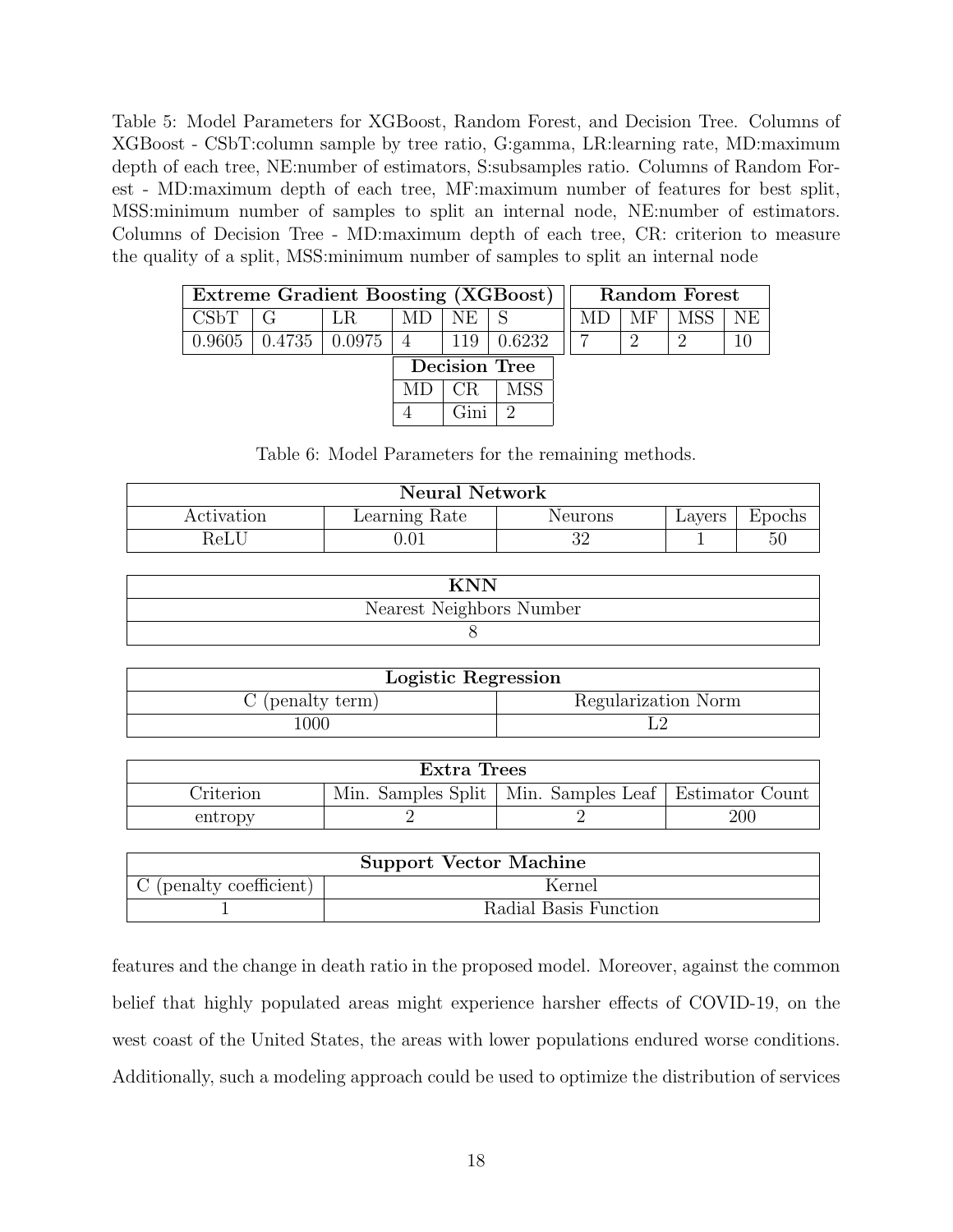and media coverage for possible future adversities. A possible solution for decreasing the effect of future pandemics such as COVID-19 would be improving media coverage and public knowledge, especially in more vulnerable areas.

### 4 Conclusion

In this body of work, we have analyzed the effect of mask covering on the intensity of spread of the COVID-19 virus by considering the death ratio at the county level to be the primary indicator. To bridge the gap between level of adherence to mask mandate, we use four main features as input data: population, income, education level, and the survey results on mask usage from the New York Times. The change in the death ratio is used as the metric to quantify the effectiveness of face-coverings on the COVID-19 spread. After extracting and refining the data-set from reliable sources, we analyzed the information using nine different algorithms. Among all the methods used, Random Forest, XGBoost, Decision Tree, and Naive Bayes had the best performance with a classification accuracy of around 90%. This high accuracy shows the legibility of chosen features as influential criteria for modeling purposes. The obtained hyper-parameters for these models, along with the selected features, can now be used to predict future conditions of the spread of the virus.

The results show a connection between adherence to the mask mandate and change in death ratio in most counties studied. The findings of this work emphasize the potential role the immediate legislative action can play in improving the society's well-being during pandemics. It is hoped that the results of this work could further clarify the importance of preventive measures such as MM order and highlight the importance of socioeconomic conditions on the behavior of different communities, which could be complex and counter-intuitive. However, it is important to note that the results we presented here are valid only for a specific geographic location, which in this study was the West Coast of the United States. Any generalization of our findings that can be interpreted as guidelines bears over-arching and worldwide studies.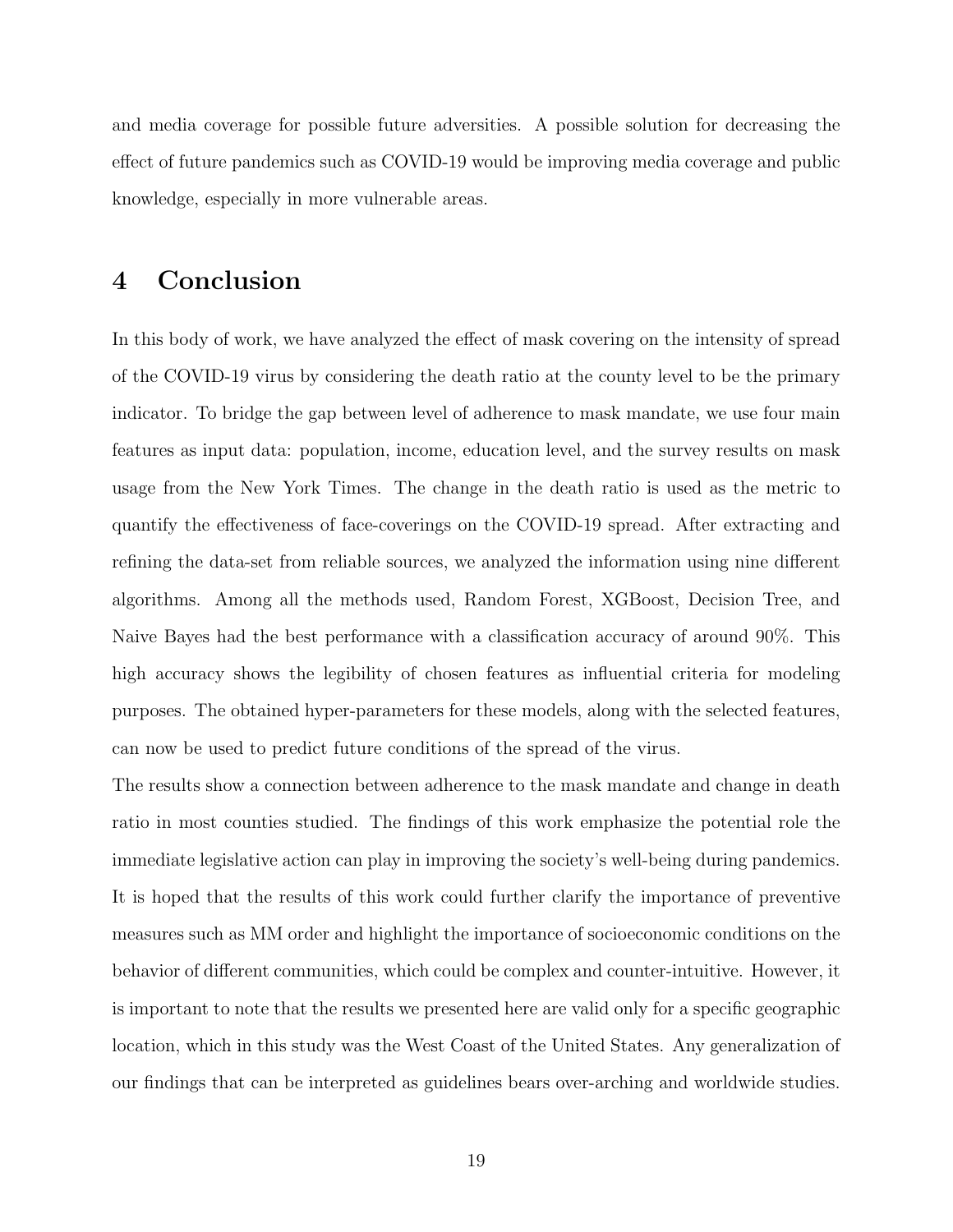### <span id="page-19-0"></span>References

- [1] centers for Disease Control and Prevention, "Previous u.s. covid-19 case data." [https:](https://www.cdc.gov/coronavirus/2019-ncov/cases-updates/previouscases.html) //www.cdc.[gov/coronavirus/2019-ncov/cases-updates/previouscases](https://www.cdc.gov/coronavirus/2019-ncov/cases-updates/previouscases.html).html.
- <span id="page-19-1"></span>[2] M. H. Shakil, Z. H. Munim, M. Tasnia, and S. Sarowar, "Covid-19 and the environment: A critical review and research agenda," Science of the Total Environment, p. 141022, 2020.
- <span id="page-19-2"></span>[3] A. E. Aiello, R. M. Coulborn, T. J. Aragon, M. G. Baker, B. B. Burrus, B. J. Cowling, A. Duncan, W. Enanoria, M. P. Fabian, Y.-h. Ferng, et al., "Research findings from nonpharmaceutical intervention studies for pandemic influenza and current gaps in the research," American journal of infection control, vol. 38, no. 4, pp. 251–258, 2010.
- <span id="page-19-3"></span>[4] P. Saunders-Hastings, J. A. Crispo, L. Sikora, and D. Krewski, "Effectiveness of personal protective measures in reducing pandemic influenza transmission: A systematic review and meta-analysis," Epidemics, vol. 20, pp. 1–20, 2017.
- <span id="page-19-4"></span>[5] N. C. Brienen, A. Timen, J. Wallinga, J. E. Van Steenbergen, and P. F. Teunis, "The effect of mask use on the spread of influenza during a pandemic," Risk Analysis: An International Journal, vol. 30, no. 8, pp. 1210–1218, 2010.
- <span id="page-19-5"></span>[6] J. Xiao, E. Y. Shiu, H. Gao, J. Y. Wong, M. W. Fong, S. Ryu, and B. J. Cowling, "Nonpharmaceutical measures for pandemic influenza in nonhealthcare settings—personal protective and environmental measures," Emerging infectious diseases, vol. 26, no. 5, p. 967, 2020.
- <span id="page-19-6"></span>[7] B. Cowling, Y. Zhou, D. Ip, G. Leung, and A. E. Aiello, "Face masks to prevent transmission of influenza virus: a systematic review," *Epidemiology & infection*, vol. 138, no. 4, pp. 449–456, 2010.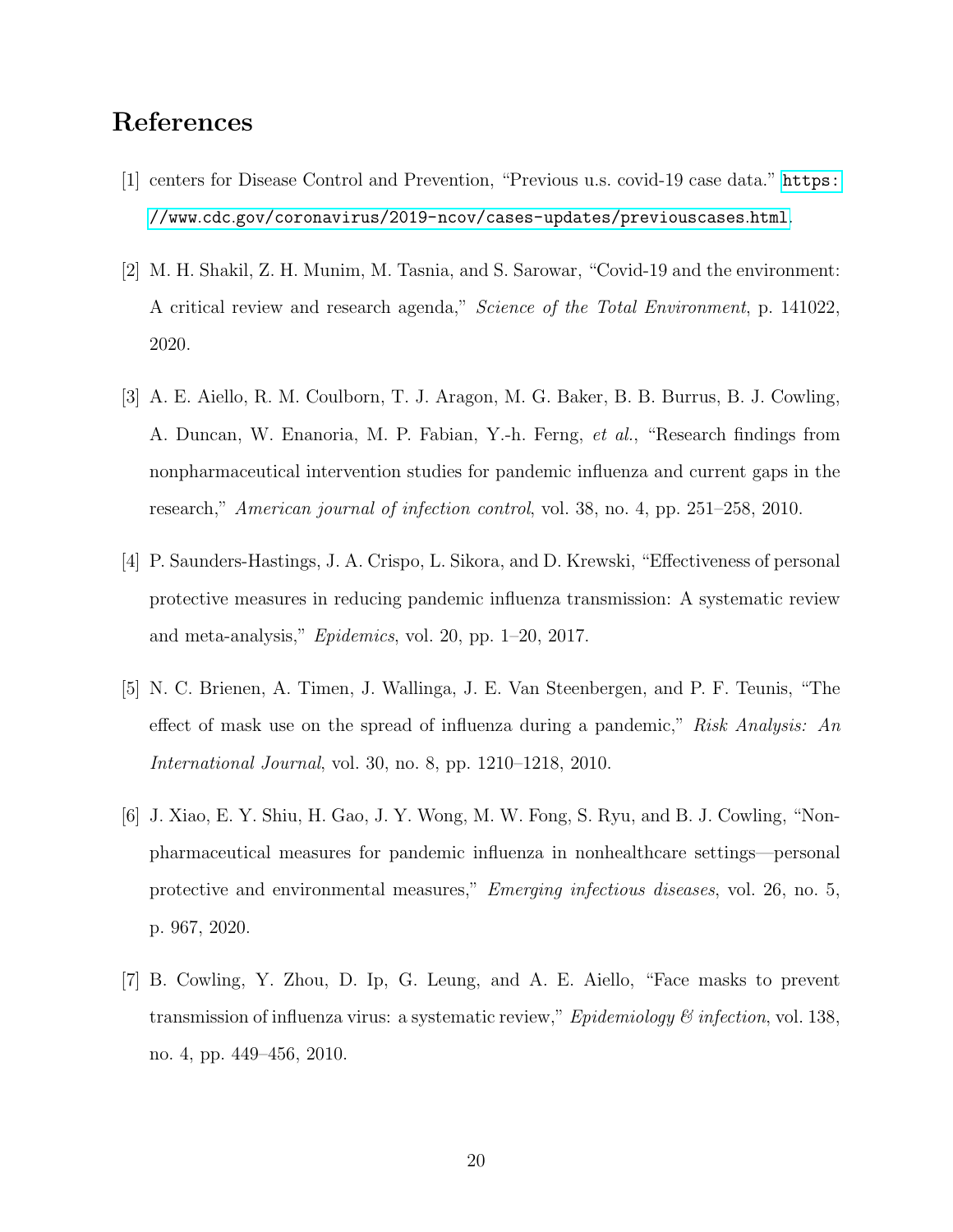- <span id="page-20-0"></span>[8] T. Li, Y. Liu, M. Li, X. Qian, and S. Y. Dai, "Mask or no mask for covid-19: A public health and market study," PloS one, vol. 15, no. 8, p. e0237691, 2020.
- <span id="page-20-1"></span>[9] V. C. Cheng, S.-C. Wong, V. W. Chuang, S. Y. So, J. H. Chen, S. Sridhar, K. K. To, J. F. Chan, I. F. Hung, P.-L. Ho, et al., "The role of community-wide wearing of face mask for control of coronavirus disease 2019 (covid-19) epidemic due to sars-cov-2," Journal of Infection, 2020.
- <span id="page-20-2"></span>[10] S. Caddy, "Coronavirus: does the amount of virus you are exposed to determine how sick you'll get?." https://theconversation.[com/coronavirus-does-the-amount](https://theconversation.com/coronavirus-does-the-amount-of-virus-you-are-exposed-to-determine-how-sick-youll-get-135119)[of-virus-you-are-exposed-to-determine-how-sick-youll-get-135119](https://theconversation.com/coronavirus-does-the-amount-of-virus-you-are-exposed-to-determine-how-sick-youll-get-135119).
- <span id="page-20-3"></span>[11] A. Granados, A. Peci, A. McGeer, and J. B. Gubbay, "Influenza and rhinovirus viral load and disease severity in upper respiratory tract infections," Journal of Clinical Virology, vol. 86, pp. 14–19, 2017.
- <span id="page-20-4"></span>[12] E. T. Martin, J. Kuypers, J. Heugel, and J. A. Englund, "Clinical disease and viral load in children infected with respiratory syncytial virus or human metapneumovirus," Diagnostic microbiology and infectious disease, vol. 62, no. 4, pp. 382–388, 2008.
- [13] M. Houben, F. Coenjaerts, J. Rossen, M. Belderbos, R. Hofland, J. Kimpen, and L. Bont, "Disease severity and viral load are correlated in infants with primary respiratory syncytial virus infection in the community," *Journal of medical virology*, vol. 82, no. 7, pp. 1266–1271, 2010.
- <span id="page-20-5"></span>[14] J. P. DeVincenzo, C. M. El Saleeby, and A. J. Bush, "Respiratory syncytial virus load predicts disease severity in previously healthy infants," The Journal of infectious diseases, vol. 191, no. 11, pp. 1861–1868, 2005.
- <span id="page-20-6"></span>[15] Y. Liu, W. Liao, L. Wan, T. Xiang, and W. Zhang, "Correlation between relative nasopharyngeal virus rna load and lymphocyte count disease severity in patients with covid-19," Viral immunology, 2020.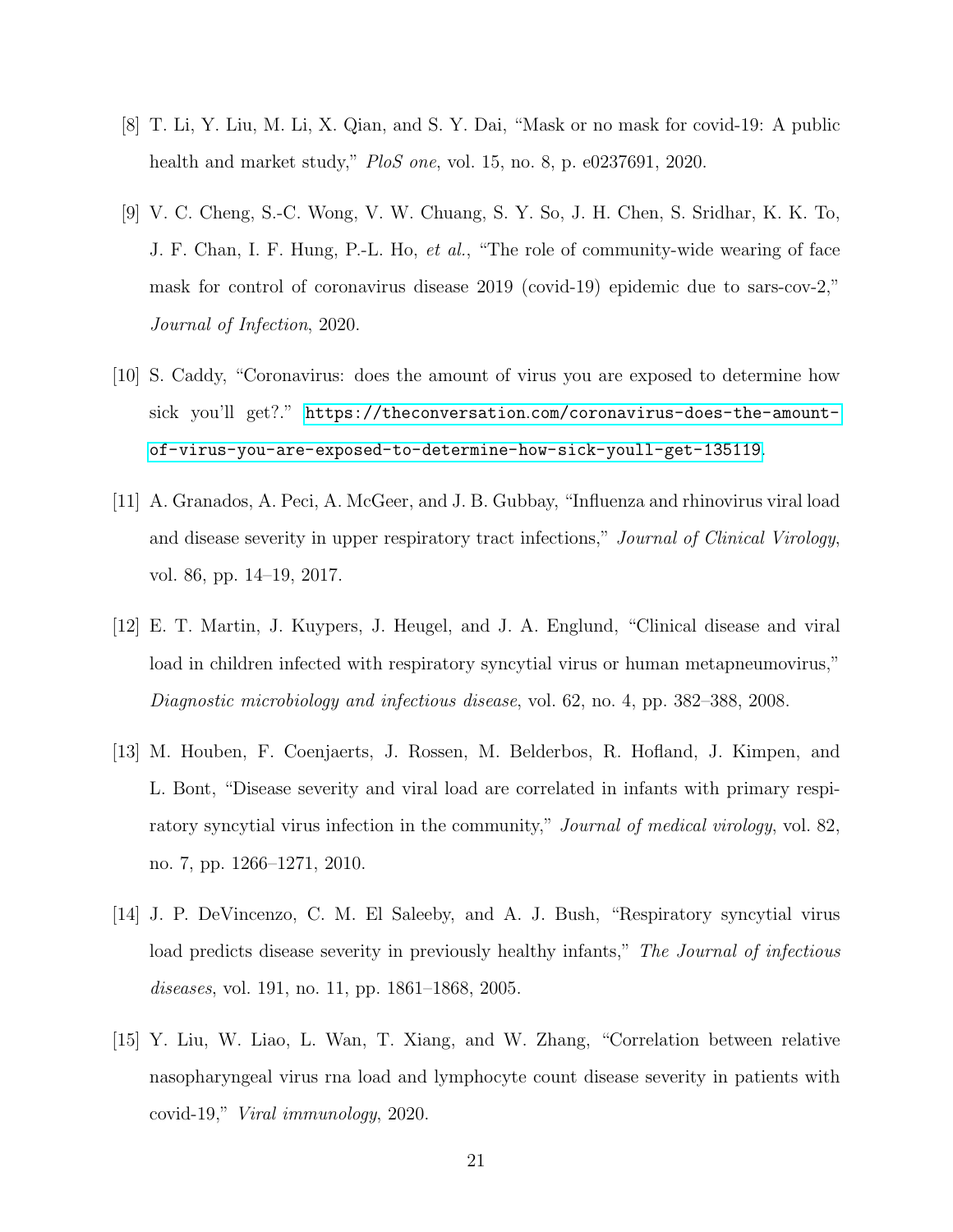- <span id="page-21-0"></span>[16] J. Fajnzylber, J. Regan, K. Coxen, H. Corry, C. Wong, A. Rosenthal, D. Worrall, F. Giguel, A. Piechocka-Trocha, C. Atyeo, et al., "Sars-cov-2 viral load is associated with increased disease severity and mortality," *Nature communications*, vol. 11, no. 1, pp. 1–9, 2020.
- <span id="page-21-1"></span>[17] X. He, E. H. Lau, P. Wu, X. Deng, J. Wang, X. Hao, Y. C. Lau, J. Y. Wong, Y. Guan, X. Tan, et al., "Temporal dynamics in viral shedding and transmissibility of covid-19," Nature medicine, vol. 26, no. 5, pp. 672–675, 2020.
- <span id="page-21-2"></span>[18] Y. J. Hou, K. Okuda, C. E. Edwards, D. R. Martinez, T. Asakura, K. H. Dinnon III, T. Kato, R. E. Lee, B. L. Yount, T. M. Mascenik, et al., "Sars-cov-2 reverse genetics reveals a variable infection gradient in the respiratory tract," Cell, vol. 182, no. 2, pp. 429–446, 2020.
- <span id="page-21-3"></span>[19] N. Huang, P. Perez, T. Kato, Y. Mikami, K. Okuda, R. C. Gilmore, C. D. Conde, B. Gasmi, S. Stein, M. Beach, et al., "Integrated single-cell atlases reveal an oral sarscov-2 infection and transmission axis," medRxiv, 2020.
- <span id="page-21-4"></span>[20] Y. Goh, B. Y. Tan, C. Bhartendu, J. J. Ong, and V. K. Sharma, "The face mask how a real protection becomes a psychological symbol during covid-19?," Brain, behavior, and immunity, 2020.
- <span id="page-21-5"></span>[21] S. K. Sharma, M. Mishra, and S. K. Mudgal, "Efficacy of cloth face mask in prevention of novel coronavirus infection transmission: A systematic review and meta-analysis," Journal of education and health promotion, vol. 9, 2020.
- <span id="page-21-6"></span>[22] S. Lalmuanawma, J. Hussain, and L. Chhakchhuak, "Applications of machine learning and artificial intelligence for covid-19 (sars-cov-2) pandemic: A review," Chaos, Solitons & Fractals, p. 110059, 2020.
- <span id="page-21-7"></span>[23] S. Agrebi and A. Larbi, "Use of artificial intelligence in infectious diseases," in Artificial Intelligence in Precision Health, pp. 415–438, Elsevier, 2020.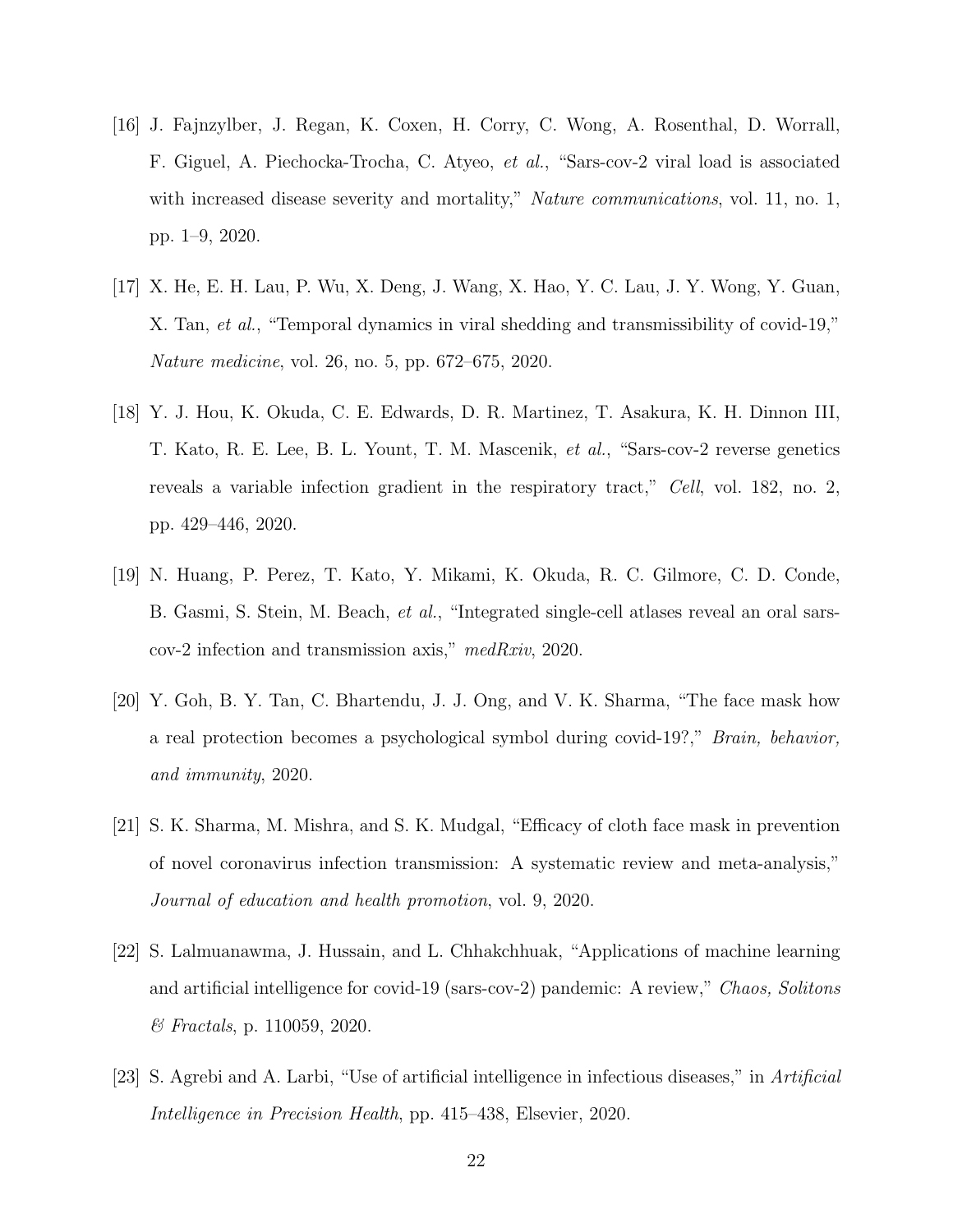- <span id="page-22-0"></span>[24] M. H. D. M. Ribeiro, R. G. da Silva, V. C. Mariani, and L. dos Santos Coelho, "Shortterm forecasting covid-19 cumulative confirmed cases: Perspectives for brazil," Chaos, Solitons & Fractals, p. 109853, 2020.
- <span id="page-22-1"></span>[25] L. Yan, H.-T. Zhang, J. Goncalves, Y. Xiao, M. Wang, Y. Guo, C. Sun, X. Tang, L. Jing, M. Zhang, *et al.*, "An interpretable mortality prediction model for covid-19 patients," Nature Machine Intelligence, pp. 1–6, 2020.
- <span id="page-22-2"></span>[26] Z. Malki, E.-S. Atlam, A. E. Hassanien, G. Dagnew, M. A. Elhosseini, and I. Gad, "Association between weather data and covid-19 pandemic predicting mortality rate: Machine learning approaches," Chaos, Solitons & Fractals, vol. 138, p. 110137, 2020.
- <span id="page-22-3"></span>[27] L. K. Shrivastav and S. K. Jha, "A gradient boosting machine learning approach in modeling the impact of temperature and humidity on the transmission rate of covid-19 in india," Applied Intelligence, pp. 1–13, 2020.
- <span id="page-22-4"></span>[28] M. J. Maloney, N. J. Rhodes, and P. R. Yarnold, "Mask mandates can limit covid spread: Quantitative assessment of month-over-month effectiveness of governmental policies in reducing the number of new covid-19 cases in 37 us states and the district of columbia," medRxiv, 2020.
- <span id="page-22-5"></span>[29] R. P. Lennon, S. M. Sakya, E. L. Miller, B. Snyder, T. Yaman, A. E. Zgierska, M. T. Ruffin, and L. J. Van Scoy, "Public intent to comply with covid-19 public health recommendations," HLRP: Health Literacy Research and Practice, vol. 4, no. 3, pp. e161–e165, 2020.
- <span id="page-22-6"></span>[30] S. Sathianathan, L. J. Van Scoy, S. M. Sakya, E. Miller, B. Snyder, E. Wasserman, V. M. Chinchilli, J. Garman, and R. P. Lennon, "Knowledge, perceptions, and preferred information sources related to covid-19 among healthcare workers: Results of a cross sectional survey," American Journal of Health Promotion, p. 0890117120982416, 2020.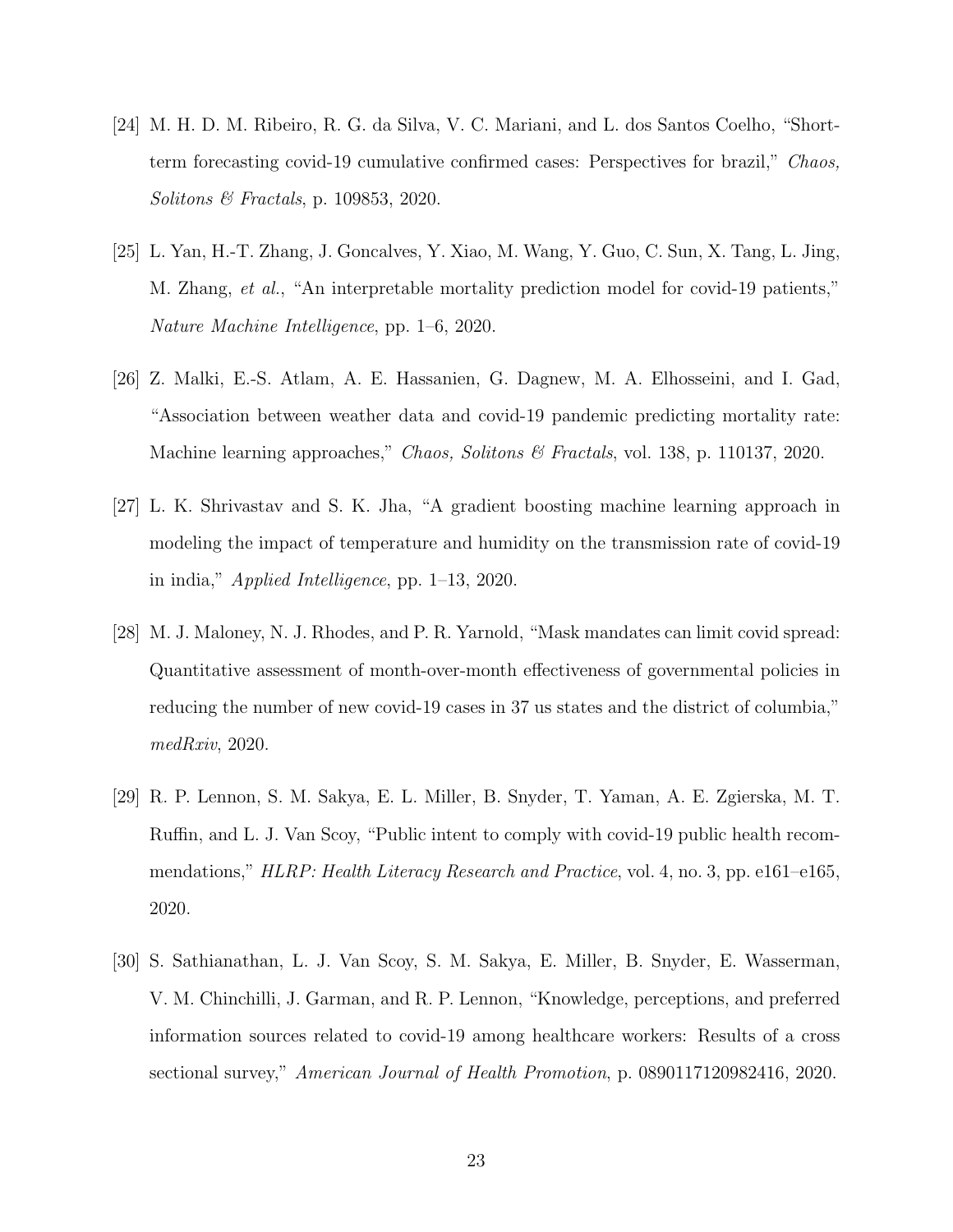- <span id="page-23-0"></span>[31] B. D. Weiss, M. K. Paasche-Orlow, et al., "Disparities in adherence to covid-19 public health recommendations," HLRP: Health Literacy Research and Practice, vol. 4, no. 3, pp. e171–e173, 2020.
- <span id="page-23-1"></span>[32] N. Y. Times, "Mask-wearing survey data." https://github.[com/nytimes/covid-19](https://github.com/nytimes/covid-19-data/tree/master/mask-use) [data/tree/master/mask-use](https://github.com/nytimes/covid-19-data/tree/master/mask-use).
- <span id="page-23-2"></span>[33] A. Markowitz, "State-by-state guide to face mask requirements." [https:](https://www.aarp.org/health/healthy-living/info-2020/states-mask-mandates-coronavirus.html) //www.aarp.[org/health/healthy-living/info-2020/states-mask-mandates](https://www.aarp.org/health/healthy-living/info-2020/states-mask-mandates-coronavirus.html)[coronavirus](https://www.aarp.org/health/healthy-living/info-2020/states-mask-mandates-coronavirus.html).html.
- <span id="page-23-3"></span>[34] USAFACTS, "Usa coronavirus cases and deaths." [https://usafacts](https://usafacts.org/visualizations/coronavirus-covid-19-spread-map/state/oregon).org/ [visualizations/coronavirus-covid-19-spread-map/state/oregon](https://usafacts.org/visualizations/coronavirus-covid-19-spread-map/state/oregon).
- <span id="page-23-5"></span><span id="page-23-4"></span>[35] USCensus, "United states census bureau." [https://www](https://www.census.gov).census.gov.
- [36] USCensus, "United states census bureau." https://www.census.[gov/library/](https://www.census.gov/library/visualizations/interactive/2014-2018-median-household-income-by-county.html) [visualizations/interactive/2014-2018-median-household-income-by](https://www.census.gov/library/visualizations/interactive/2014-2018-median-household-income-by-county.html)[county](https://www.census.gov/library/visualizations/interactive/2014-2018-median-household-income-by-county.html).html.
- <span id="page-23-6"></span>[37] V. K. Ayyadevara, "Pro machine learning algorithms," Apress: Berkeley, CA, USA, 2018.
- <span id="page-23-7"></span>[38] W. Richert, Building machine learning systems with Python. Packt Publishing Ltd, 2013.
- <span id="page-23-8"></span>[39] O. Steinki and Z. Mohammad, "Introduction to ensemble learning," Available at SSRN 2634092, 2015.
- <span id="page-23-9"></span>[40] W. Liang, S. Luo, G. Zhao, and H. Wu, "Predicting hard rock pillar stability using gbdt, xgboost, and lightgbm algorithms," Mathematics, vol. 8, no. 5, p. 765, 2020.